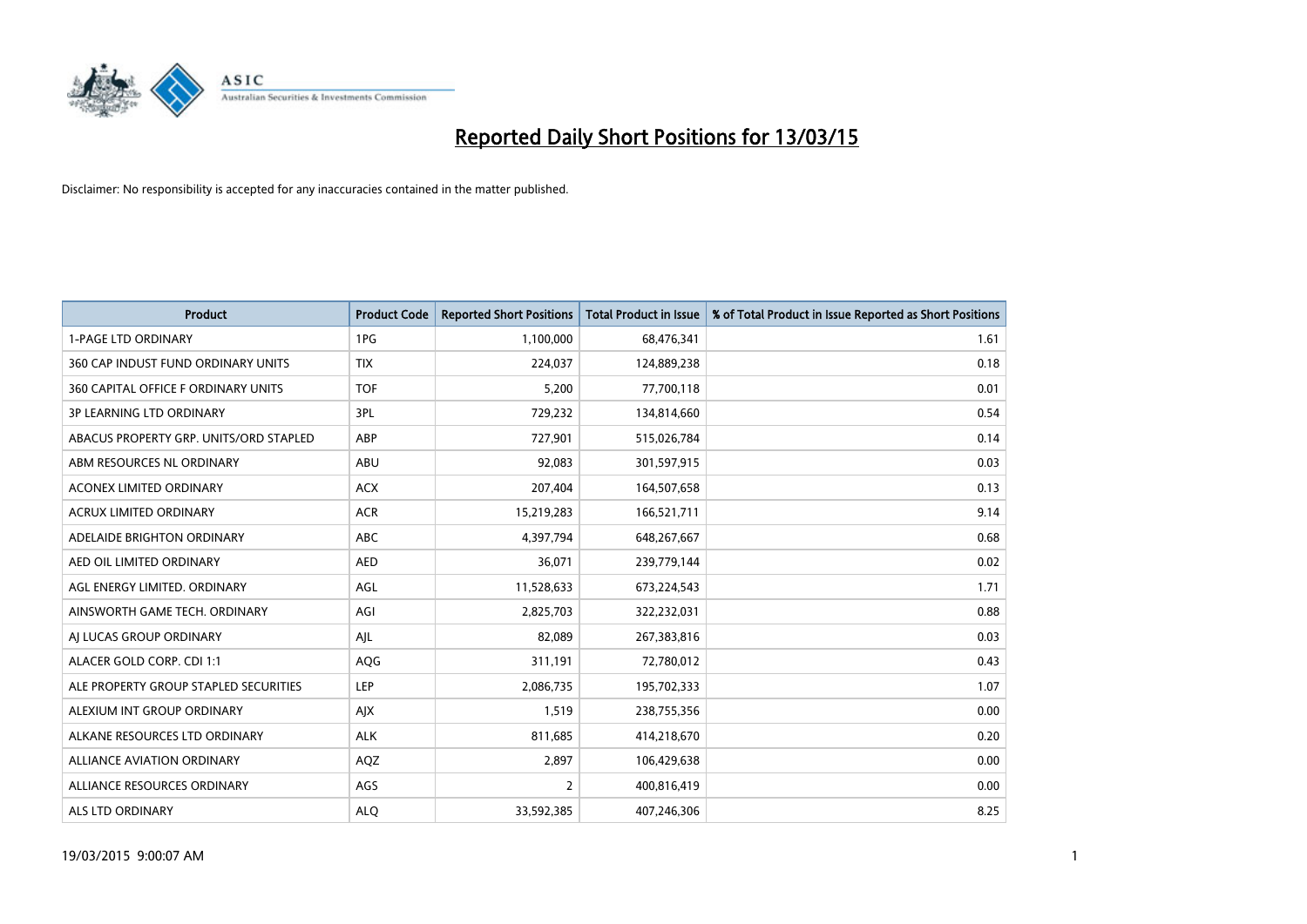

| <b>Product</b>                          | <b>Product Code</b> | <b>Reported Short Positions</b> | <b>Total Product in Issue</b> | % of Total Product in Issue Reported as Short Positions |
|-----------------------------------------|---------------------|---------------------------------|-------------------------------|---------------------------------------------------------|
| ALTIUM LIMITED ORDINARY                 | <b>ALU</b>          | 30,804                          | 129,272,762                   | 0.02                                                    |
| ALUMINA LIMITED ORDINARY                | AWC                 | 11,763,920                      | 2,806,225,615                 | 0.42                                                    |
| AMALGAMATED HOLDINGS ORDINARY           | AHD                 | 286                             | 157,983,073                   | 0.00                                                    |
| AMCOM TELECOMM. ORDINARY                | AMM                 | 4,720,938                       | 266,399,148                   | 1.77                                                    |
| AMCOR LIMITED ORDINARY                  | AMC                 | 7,585,452                       | 1,206,684,923                 | 0.63                                                    |
| AMP CAPITAL CHINA ORDINARY UNITS        | <b>AGF</b>          | 16,099                          | 374,593,484                   | 0.00                                                    |
| AMP LIMITED ORDINARY                    | AMP                 | 9,895,522                       | 2,957,737,964                 | 0.33                                                    |
| ANSELL LIMITED ORDINARY                 | <b>ANN</b>          | 3,709,602                       | 153,139,924                   | 2.42                                                    |
| ANTARES ENERGY LTD ORDINARY             | <b>AZZ</b>          | 327,669                         | 241,500,000                   | 0.14                                                    |
| ANZ BANKING GRP LTD ORDINARY            | ANZ                 | 22,347,964                      | 2,765,980,222                 | 0.81                                                    |
| APA GROUP STAPLED SECURITIES            | APA                 | 9,514,837                       | 1,114,307,369                 | 0.85                                                    |
| APN NEWS & MEDIA ORDINARY               | <b>APN</b>          | 1,020,465                       | 1,029,041,356                 | 0.10                                                    |
| APN OUTDOOR GRP ORDINARY                | <b>APO</b>          | 13,508                          | 166,614,509                   | 0.01                                                    |
| AQUARIUS PLATINUM. ORDINARY             | <b>AOP</b>          | 2,804,418                       | 1,502,695,183                 | 0.19                                                    |
| ARAFURA RESOURCE LTD ORDINARY           | <b>ARU</b>          | 2,000                           | 441,270,644                   | 0.00                                                    |
| ARB CORPORATION ORDINARY                | ARP                 | 678,148                         | 79,156,214                    | 0.86                                                    |
| ARDENT LEISURE GROUP STAPLED SECURITIES | AAD                 | 8,839,918                       | 442,211,804                   | 2.00                                                    |
| ARENA REIT. STAPLED                     | <b>ARF</b>          | 503,229                         | 227,574,183                   | 0.22                                                    |
| ARISTOCRAT LEISURE ORDINARY             | ALL                 | 707,815                         | 633,822,253                   | 0.11                                                    |
| ARRIUM LTD ORDINARY                     | ARI                 | 176,006,551                     | 2,937,293,755                 | 5.99                                                    |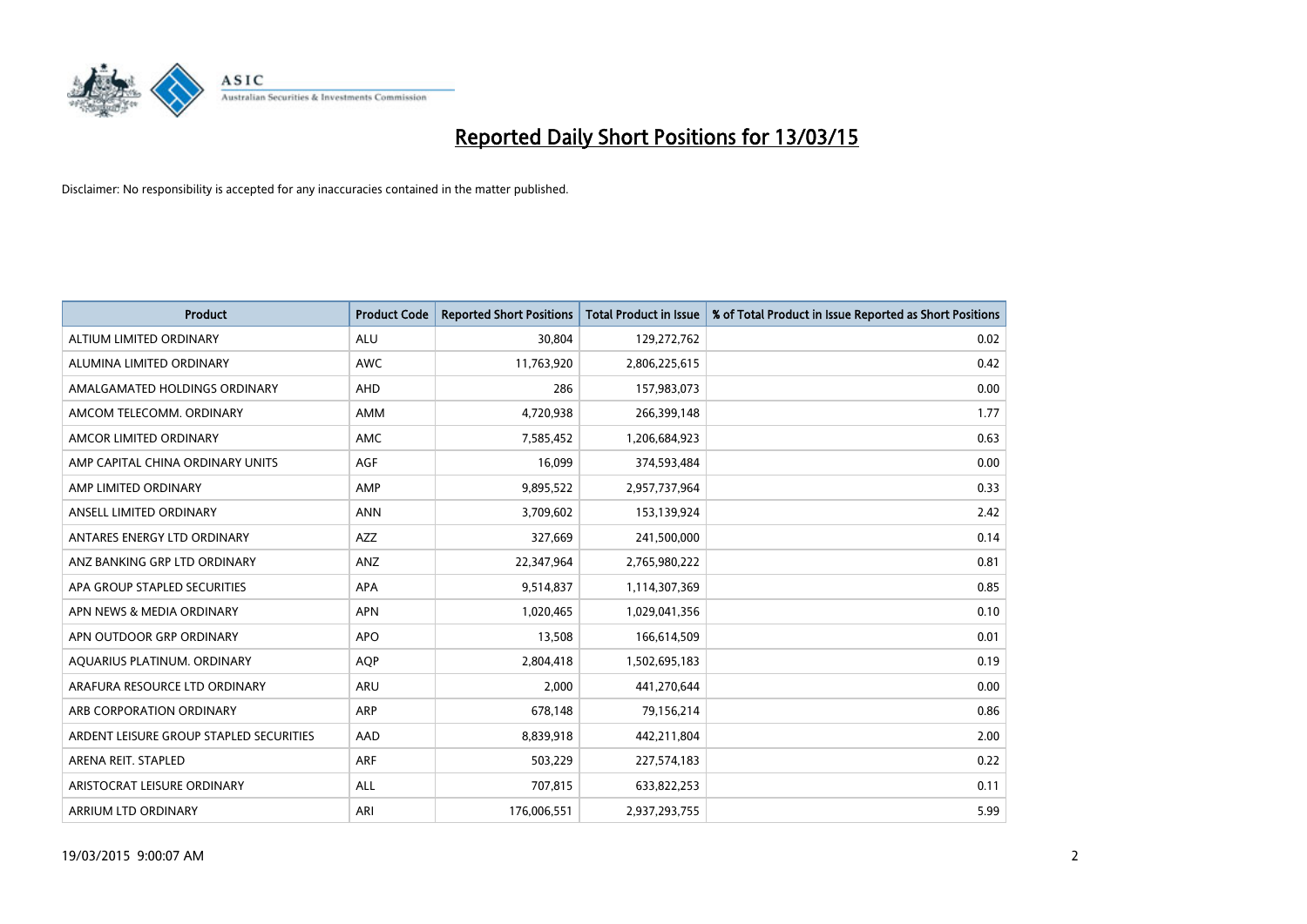

| <b>Product</b>                            | <b>Product Code</b> | <b>Reported Short Positions</b> | <b>Total Product in Issue</b> | % of Total Product in Issue Reported as Short Positions |
|-------------------------------------------|---------------------|---------------------------------|-------------------------------|---------------------------------------------------------|
| ASALEO CARE LIMITED ORDINARY              | AHY                 | 7,211,753                       | 603,469,434                   | 1.20                                                    |
| ASCIANO LIMITED ORDINARY                  | <b>AIO</b>          | 6,912,525                       | 975,385,664                   | 0.71                                                    |
| ASHLEY SERVICES GRP ORDINARY              | <b>ASH</b>          | 498,972                         | 150,000,000                   | 0.33                                                    |
| ASPEN GROUP ORD/UNITS STAPLED             | APZ                 | 33,535                          | 113,183,450                   | 0.03                                                    |
| ASPIRE MINING LTD ORDINARY                | <b>AKM</b>          | 1,000,001                       | 703,463,306                   | 0.14                                                    |
| ASTRO JAP PROP GROUP STAPLED US PROHIBIT. | AJA                 | 122,100                         | 66,449,934                    | 0.18                                                    |
| ASX LIMITED ORDINARY                      | ASX                 | 5,219,984                       | 193,595,162                   | 2.70                                                    |
| ATLAS IRON LIMITED ORDINARY               | <b>AGO</b>          | 98,929,908                      | 919,475,619                   | 10.76                                                   |
| AUCKLAND INTERNATION ORDINARY             | <b>AIA</b>          | 106.197                         | 1,190,484,097                 | 0.01                                                    |
| AURELIA METALS LTD ORDINARY               | AMI                 | 1,000                           | 387,295,188                   | 0.00                                                    |
| AURIZON HOLDINGS LTD ORDINARY             | AZJ                 | 5,887,434                       | 2,123,934,162                 | 0.28                                                    |
| AUSDRILL LIMITED ORDINARY                 | ASL                 | 20,626,254                      | 312,277,224                   | 6.61                                                    |
| AUSENCO LIMITED ORDINARY                  | AAX                 | 407,561                         | 168,449,799                   | 0.24                                                    |
| AUSNET SERVICES STAPLED SECURITIES        | AST                 | 42,018,289                      | 3,466,913,009                 | 1.21                                                    |
| AUST CAREERS NETWORK ORDINARY             | <b>ACO</b>          | 500,000                         | 83,748,775                    | 0.60                                                    |
| AUST INDUSTRIAL REIT UNIT                 | ANI                 | 58,957                          | 96,288,031                    | 0.06                                                    |
| AUST VINTAGE LTD ORDINARY                 | <b>AVG</b>          | 66,353                          | 232,141,382                   | 0.03                                                    |
| AUSTAL LIMITED ORDINARY                   | ASB                 | 301,062                         | 346,865,169                   | 0.09                                                    |
| AUSTBROKERS HOLDINGS ORDINARY             | <b>AUB</b>          | 123,936                         | 61,740,597                    | 0.20                                                    |
| AUSTEX OIL LIMITED ORDINARY               | <b>AOK</b>          | 62,000                          | 558,571,402                   | 0.01                                                    |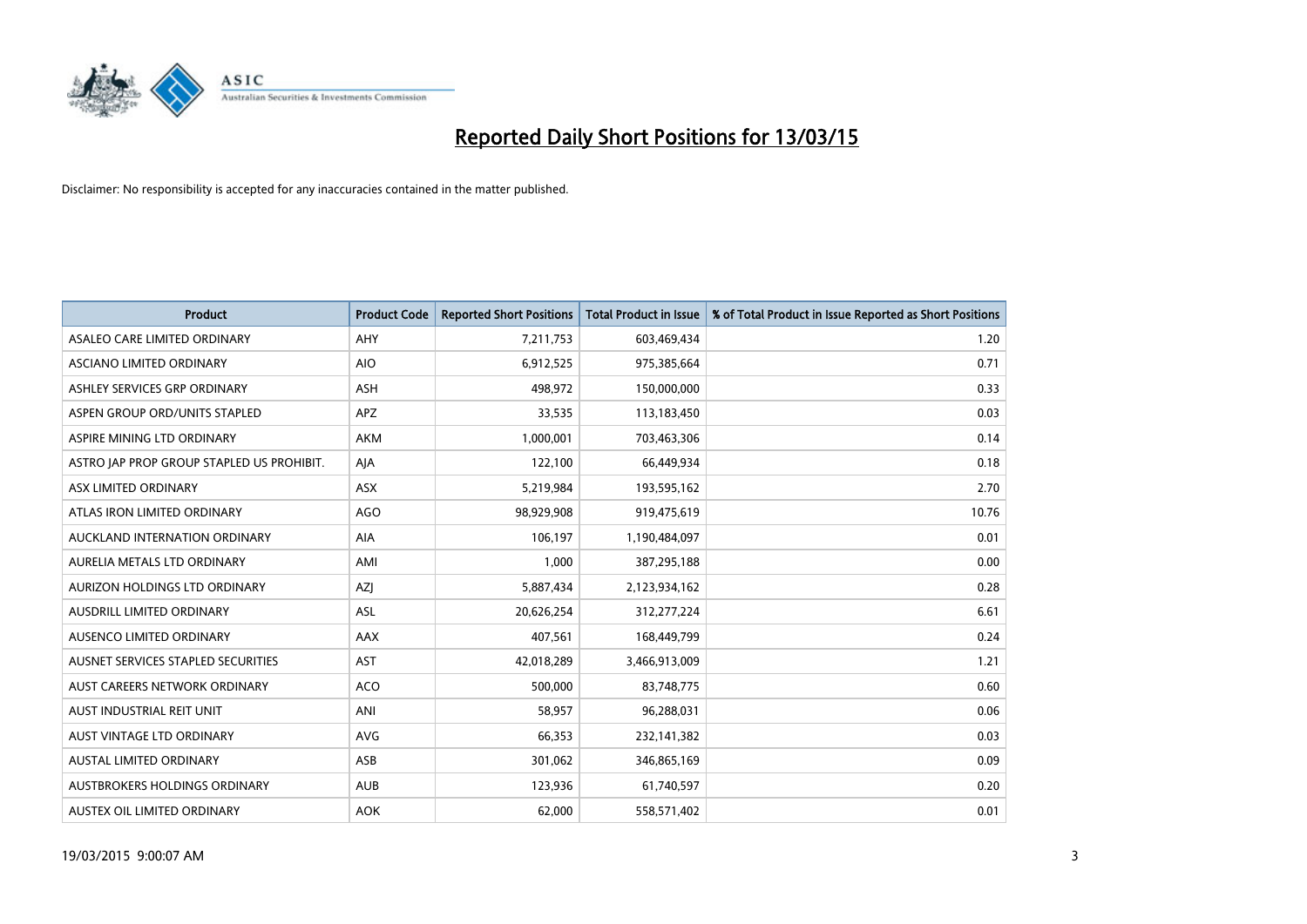

| <b>Product</b>                    | <b>Product Code</b> | <b>Reported Short Positions</b> | <b>Total Product in Issue</b> | % of Total Product in Issue Reported as Short Positions |
|-----------------------------------|---------------------|---------------------------------|-------------------------------|---------------------------------------------------------|
| AUSTIN ENGINEERING ORDINARY       | ANG                 | 391,662                         | 84,274,004                    | 0.46                                                    |
| AUSTIN EXPLORATION ORDINARY       | <b>AKK</b>          | 6,584,383                       | 332,607,790                   | 1.98                                                    |
| AUSTRALIAN AGRICULT, ORDINARY     | AAC                 | 4,623,392                       | 532,474,721                   | 0.87                                                    |
| AUSTRALIAN PHARM. ORDINARY        | API                 | 5,414,423                       | 488,115,883                   | 1.11                                                    |
| AUTOMOTIVE HOLDINGS ORDINARY      | AHE                 | 2,217,587                       | 306,437,941                   | 0.72                                                    |
| AVANCO RESOURCES LTD ORDINARY     | AVB                 | 1                               | 1,661,675,855                 | 0.00                                                    |
| AVEO GROUP STAPLED SECURITIES     | AOG                 | 595,221                         | 499,484,314                   | 0.12                                                    |
| AWE LIMITED ORDINARY              | AWE                 | 33,274,108                      | 525,861,050                   | 6.33                                                    |
| <b>AZONTO PET LTD ORDINARY</b>    | APY                 | $\mathbf{1}$                    | 1,159,375,100                 | 0.00                                                    |
| AZUMAH RESOURCES ORDINARY         | <b>AZM</b>          | 1                               | 393,850,639                   | 0.00                                                    |
| BANDANNA ENERGY ORDINARY          | <b>BND</b>          | 17,540,654                      | 528,481,199                   | 3.32                                                    |
| BANK OF QUEENSLAND. ORDINARY      | <b>BOQ</b>          | 4,742,852                       | 366,982,047                   | 1.29                                                    |
| <b>BASE RES LIMITED ORDINARY</b>  | <b>BSE</b>          | 335,868                         | 563,902,771                   | 0.06                                                    |
| <b>BATHURST RES LTD. ORDINARY</b> | <b>BRL</b>          | 207,998                         | 947,828,434                   | 0.02                                                    |
| <b>BC IRON LIMITED ORDINARY</b>   | <b>BCI</b>          | 16,668,855                      | 196,196,992                   | 8.50                                                    |
| BEACH ENERGY LIMITED ORDINARY     | <b>BPT</b>          | 45,372,961                      | 1,297,496,886                 | 3.50                                                    |
| BEACON LIGHTING GRP ORDINARY      | <b>BLX</b>          | 1,000                           | 215,075,927                   | 0.00                                                    |
| BEADELL RESOURCE LTD ORDINARY     | <b>BDR</b>          | 44,089,956                      | 798,657,280                   | 5.52                                                    |
| <b>BEGA CHEESE LTD ORDINARY</b>   | <b>BGA</b>          | 3,342,164                       | 152,602,945                   | 2.19                                                    |
| BELLAMY'S AUSTRALIA ORDINARY      | <b>BAL</b>          | 5,768                           | 95,000,392                    | 0.01                                                    |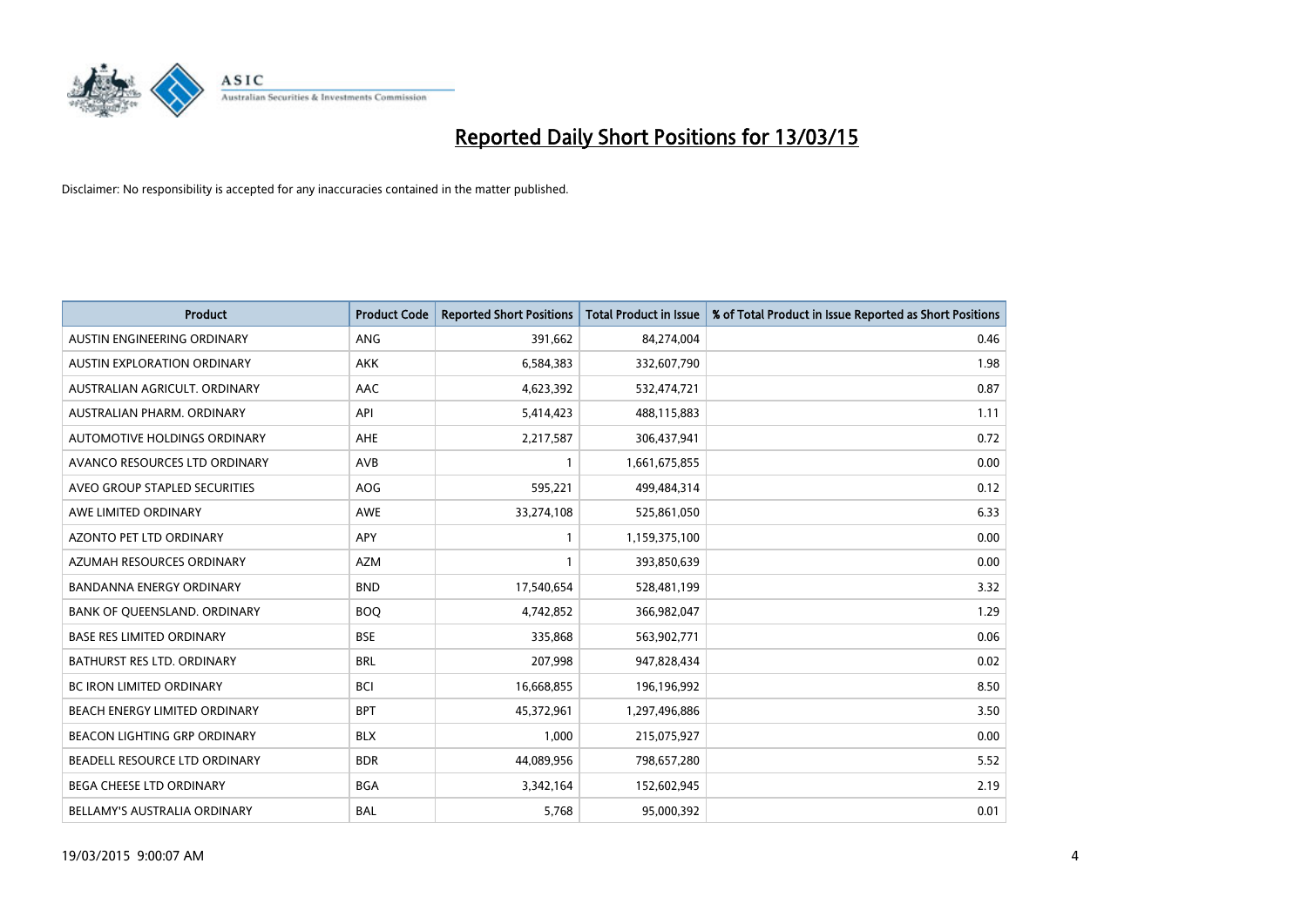

| <b>Product</b>                       | <b>Product Code</b> | <b>Reported Short Positions</b> | <b>Total Product in Issue</b> | % of Total Product in Issue Reported as Short Positions |
|--------------------------------------|---------------------|---------------------------------|-------------------------------|---------------------------------------------------------|
| BENDIGO AND ADELAIDE ORDINARY        | <b>BEN</b>          | 15,284,261                      | 450,953,890                   | 3.39                                                    |
| BERKELEY RESOURCES ORDINARY          | <b>BKY</b>          | 77,000                          | 180, 361, 323                 | 0.04                                                    |
| BETASHARESCASHETF ETF UNITS          | AAA                 | 578                             | 14,970,366                    | 0.00                                                    |
| BHP BILLITON LIMITED ORDINARY        | <b>BHP</b>          | 8,688,688                       | 3,211,691,105                 | 0.27                                                    |
| <b>BIGAIR GROUP LIMITED ORDINARY</b> | <b>BGL</b>          | 9,750                           | 174,826,438                   | 0.01                                                    |
| <b>BILLABONG ORDINARY</b>            | <b>BBG</b>          | 7,874,586                       | 990,370,034                   | 0.80                                                    |
| <b>BIONOMICS LIMITED ORDINARY</b>    | <b>BNO</b>          | 25,362                          | 417,751,687                   | 0.01                                                    |
| BIRIMIAN GOLD LTD ORDINARY           | <b>BGS</b>          | 1,290,000                       | 866,333,987                   | 0.15                                                    |
| <b>BLACKHAM RESOURCES ORDINARY</b>   | <b>BLK</b>          | 1,688,683                       | 178,162,680                   | 0.95                                                    |
| <b>BLACKMORES LIMITED ORDINARY</b>   | <b>BKL</b>          | 18,973                          | 17,224,284                    | 0.11                                                    |
| <b>BLUE ENERGY LIMITED ORDINARY</b>  | <b>BUL</b>          | 50,000                          | 1,140,993,237                 | 0.00                                                    |
| <b>BLUESCOPE STEEL LTD ORDINARY</b>  | <b>BSL</b>          | 3,926,969                       | 565,225,282                   | 0.69                                                    |
| <b>BOART LONGYEAR ORDINARY</b>       | <b>BLY</b>          | 16,164,847                      | 930,864,944                   | 1.74                                                    |
| <b>BORA BORA RESOURCES ORDINARY</b>  | <b>BBR</b>          | 247,808                         | 35,970,000                    | 0.69                                                    |
| <b>BORAL LIMITED, ORDINARY</b>       | <b>BLD</b>          | 11,837,394                      | 782,736,249                   | 1.51                                                    |
| <b>BRADKEN LIMITED ORDINARY</b>      | <b>BKN</b>          | 5,931,658                       | 171,027,249                   | 3.47                                                    |
| <b>BRAMBLES LIMITED ORDINARY</b>     | <b>BXB</b>          | 8,755,496                       | 1,566,301,780                 | 0.56                                                    |
| BREVILLE GROUP LTD ORDINARY          | <b>BRG</b>          | 3,541,809                       | 130,095,322                   | 2.72                                                    |
| <b>BRICKWORKS LIMITED ORDINARY</b>   | <b>BKW</b>          | 71,015                          | 148,403,478                   | 0.05                                                    |
| BT INVESTMENT MNGMNT ORDINARY        | <b>BTT</b>          | 22,490                          | 292,408,424                   | 0.01                                                    |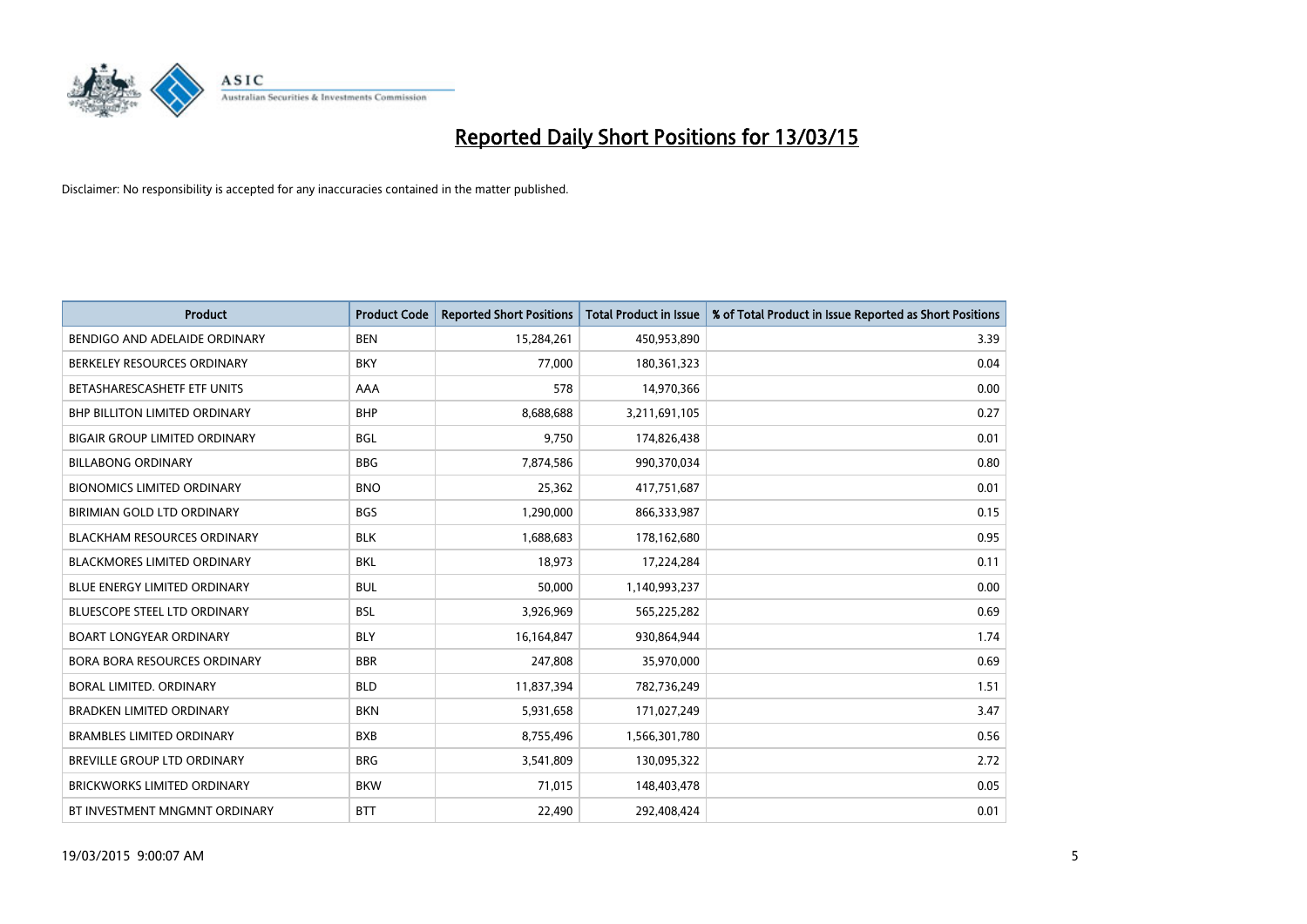

| <b>Product</b>                          | <b>Product Code</b> | <b>Reported Short Positions</b> | <b>Total Product in Issue</b> | % of Total Product in Issue Reported as Short Positions |
|-----------------------------------------|---------------------|---------------------------------|-------------------------------|---------------------------------------------------------|
| <b>BURSON GROUP LTD ORDINARY</b>        | <b>BAP</b>          | 658,713                         | 163,585,666                   | 0.40                                                    |
| <b>BURU ENERGY ORDINARY</b>             | <b>BRU</b>          | 15,602,922                      | 339,997,078                   | 4.59                                                    |
| <b>BWP TRUST ORDINARY UNITS</b>         | <b>BWP</b>          | 16,842,375                      | 642,383,803                   | 2.62                                                    |
| CABCHARGE AUSTRALIA ORDINARY            | CAB                 | 9,987,201                       | 120,430,683                   | 8.29                                                    |
| <b>CADENCE CAPITAL ORDINARY</b>         | <b>CDM</b>          | 170,000                         | 200,850,277                   | 0.08                                                    |
| CALTEX AUSTRALIA ORDINARY               | <b>CTX</b>          | 468,427                         | 270,000,000                   | 0.17                                                    |
| CAPE LAMBERT RES LTD ORDINARY           | <b>CFE</b>          | 280,137                         | 626,686,586                   | 0.04                                                    |
| <b>CAPITOL HEALTH ORDINARY</b>          | CAJ                 | 261,985                         | 522,280,212                   | 0.05                                                    |
| CARDNO LIMITED ORDINARY                 | CDD                 | 17,060,704                      | 164,564,684                   | 10.37                                                   |
| <b>CARINDALE PROPERTY UNIT</b>          | <b>CDP</b>          | 8,823                           | 70,000,000                    | 0.01                                                    |
| CARNARVON PETROLEUM ORDINARY            | <b>CVN</b>          | 1,768,880                       | 988,300,069                   | 0.18                                                    |
| <b>CARNEGIE WAVE ENERGY ORDINARY</b>    | <b>CWE</b>          | 62,500                          | 1,752,762,654                 | 0.00                                                    |
| CARSALES.COM LTD ORDINARY               | <b>CRZ</b>          | 261,019                         | 239,001,759                   | 0.11                                                    |
| CARSALES.COM LTD. ORDINARY              | CAR                 | 6,269,833                       | 239,001,759                   | 2.62                                                    |
| <b>CASH CONVERTERS ORDINARY</b>         | CCV                 | 9,154,301                       | 478,876,525                   | 1.91                                                    |
| CEDAR WOODS PROP. ORDINARY              | <b>CWP</b>          | 272,094                         | 78,336,371                    | 0.35                                                    |
| CENTRAL PETROLEUM ORDINARY              | <b>CTP</b>          | 10,999                          | 368,718,957                   | 0.00                                                    |
| CENTURIA METRO REIT STAPLED             | <b>CMA</b>          | 698,404                         | 71,500,158                    | 0.98                                                    |
| <b>CHALLENGER LIMITED ORDINARY</b>      | <b>CGF</b>          | 628,979                         | 569,725,821                   | 0.11                                                    |
| CHARTER HALL GROUP STAPLED US PROHIBIT. | <b>CHC</b>          | 3,332,119                       | 359,342,032                   | 0.93                                                    |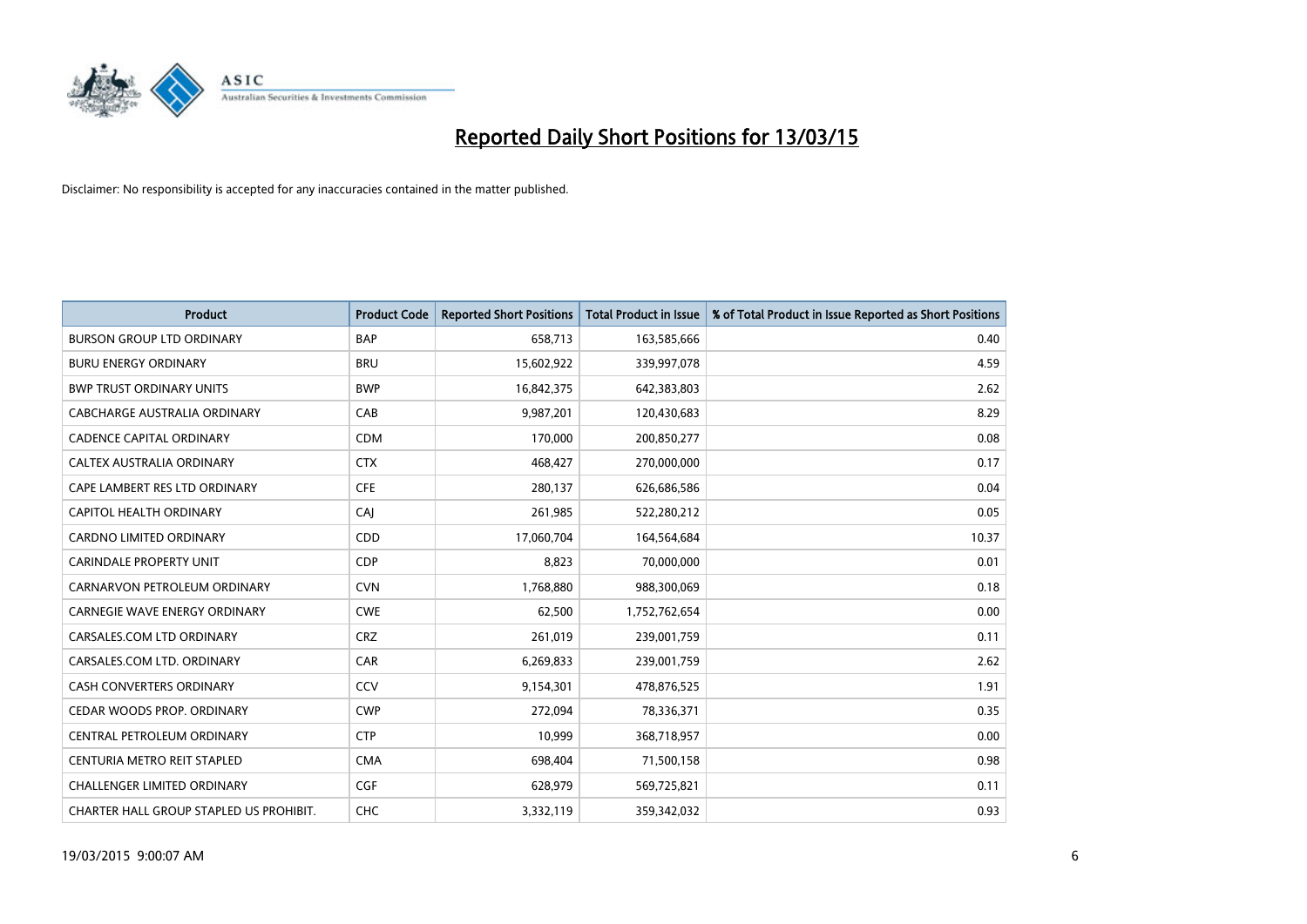

| Product                                 | <b>Product Code</b> | <b>Reported Short Positions</b> | <b>Total Product in Issue</b> | % of Total Product in Issue Reported as Short Positions |
|-----------------------------------------|---------------------|---------------------------------|-------------------------------|---------------------------------------------------------|
| <b>CHARTER HALL RETAIL UNITS</b>        | <b>COR</b>          | 11,574,537                      | 375,554,374                   | 3.08                                                    |
| <b>CHORUS LIMITED ORDINARY</b>          | <b>CNU</b>          | 109,582                         | 396,369,767                   | 0.03                                                    |
| CLEARVIEW WEALTH LTD ORDINARY           | <b>CVW</b>          | 9,976                           | 581,111,182                   | 0.00                                                    |
| CLINUVEL PHARMACEUT. ORDINARY           | <b>CUV</b>          | 10,101                          | 44,554,787                    | 0.02                                                    |
| COAL OF AFRICA LTD ORDINARY             | <b>CZA</b>          | 426                             | 1,599,568,613                 | 0.00                                                    |
| <b>COALSPUR MINES LTD ORDINARY</b>      | <b>CPL</b>          | 101,380                         | 641,544,455                   | 0.02                                                    |
| COCA-COLA AMATIL ORDINARY               | <b>CCL</b>          | 20,380,724                      | 763,590,249                   | 2.67                                                    |
| COCHLEAR LIMITED ORDINARY               | <b>COH</b>          | 3,280,281                       | 57,081,775                    | 5.75                                                    |
| <b>COCKATOO COAL ORDINARY</b>           | <b>COK</b>          | 167,987                         | 67,034,894,842                | 0.00                                                    |
| <b>CODAN LIMITED ORDINARY</b>           | <b>CDA</b>          | 2,461                           | 177,063,244                   | 0.00                                                    |
| COFFEY INTERNATIONAL ORDINARY           | <b>COF</b>          | 6,075                           | 255,833,165                   | 0.00                                                    |
| <b>COLLECTION HOUSE ORDINARY</b>        | <b>CLH</b>          | 1,377,176                       | 130,443,227                   | 1.06                                                    |
| COMMONWEALTH BANK, ORDINARY             | <b>CBA</b>          | 14,104,861                      | 1,621,319,194                 | 0.87                                                    |
| <b>COMPASS RESOURCES ORDINARY</b>       | <b>CMR</b>          | 7,472                           | 1,403,744,100                 | 0.00                                                    |
| <b>COMPUTERSHARE LTD ORDINARY</b>       | <b>CPU</b>          | 6,951,009                       | 556,203,079                   | 1.25                                                    |
| COOPER ENERGY LTD ORDINARY              | <b>COE</b>          | 1,059,179                       | 331,905,323                   | 0.32                                                    |
| CORP TRAVEL LIMITED ORDINARY            | <b>CTD</b>          | 1,128,755                       | 96,993,355                    | 1.16                                                    |
| <b>COVER-MORE GRP LTD ORDINARY</b>      | <b>CVO</b>          | 8,682,820                       | 317,750,000                   | 2.73                                                    |
| <b>CREDIT CORP GROUP ORDINARY</b>       | <b>CCP</b>          | 302,772                         | 46,296,407                    | 0.65                                                    |
| <b>CROMWELL PROP STAPLED SECURITIES</b> | <b>CMW</b>          | 34,190,421                      | 1,737,728,114                 | 1.97                                                    |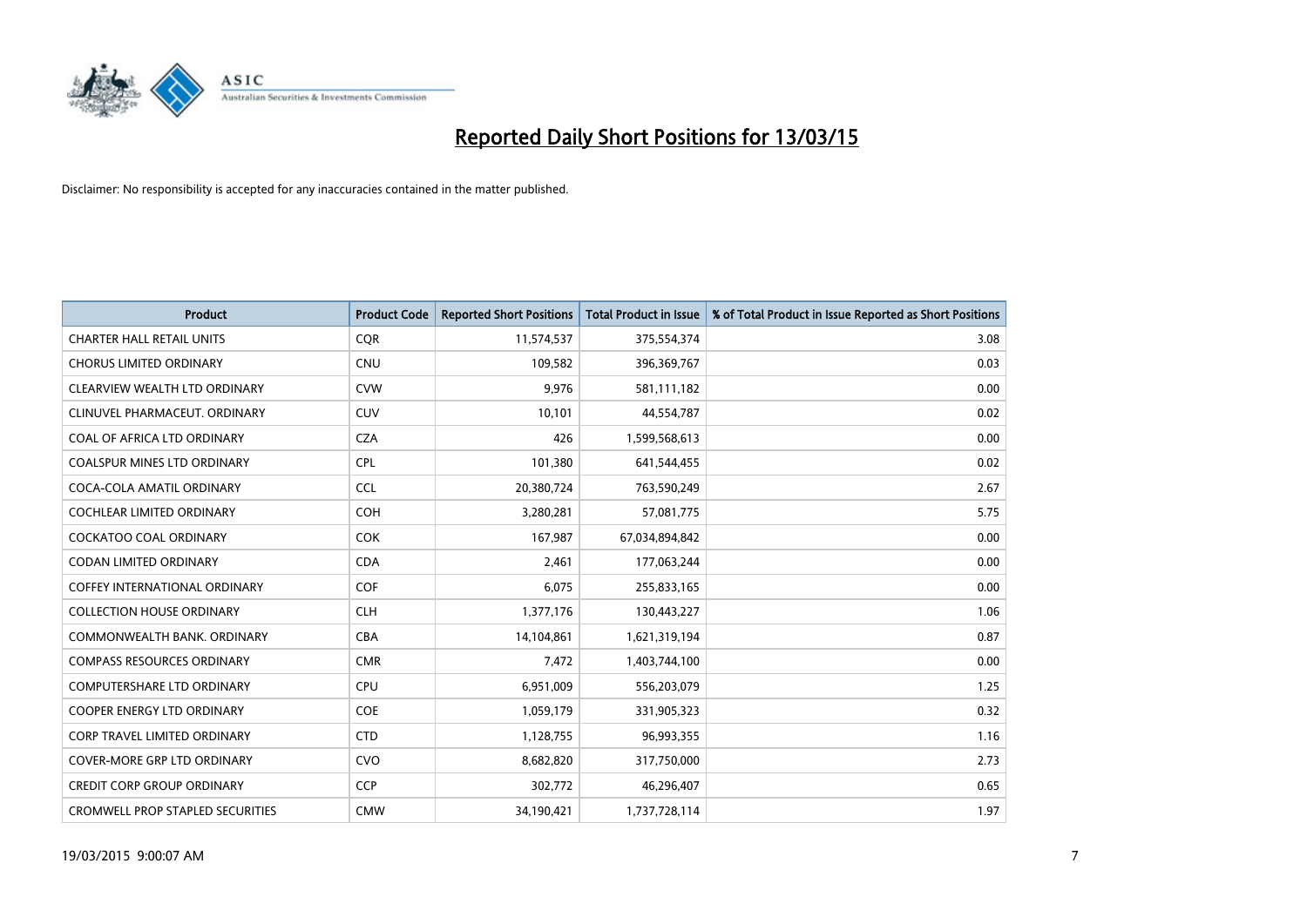

| <b>Product</b>                     | <b>Product Code</b> | <b>Reported Short Positions</b> | <b>Total Product in Issue</b> | % of Total Product in Issue Reported as Short Positions |
|------------------------------------|---------------------|---------------------------------|-------------------------------|---------------------------------------------------------|
| <b>CROWN RESORTS LTD ORDINARY</b>  | <b>CWN</b>          | 15,890,129                      | 728,394,185                   | 2.18                                                    |
| <b>CSG LIMITED ORDINARY</b>        | CSV                 | 828,652                         | 284,148,839                   | 0.29                                                    |
| <b>CSL LIMITED ORDINARY</b>        | <b>CSL</b>          | 927,322                         | 474,041,801                   | 0.20                                                    |
| <b>CSR LIMITED ORDINARY</b>        | <b>CSR</b>          | 9,382,729                       | 506,000,315                   | 1.85                                                    |
| <b>CUDECO LIMITED ORDINARY</b>     | CDU                 | 8,922,061                       | 248,722,167                   | 3.59                                                    |
| DECMIL GROUP LIMITED ORDINARY      | <b>DCG</b>          | 840,465                         | 168,607,794                   | 0.50                                                    |
| DEEP YELLOW LIMITED ORDINARY       | <b>DYL</b>          | 1,002                           | 1,905,001,219                 | 0.00                                                    |
| DEVINE LIMITED ORDINARY            | <b>DVN</b>          | 1,548                           | 158,730,556                   | 0.00                                                    |
| DEXUS PROPERTY GROUP STAPLED UNITS | <b>DXS</b>          | 3,389,204                       | 905,531,797                   | 0.37                                                    |
| DICK SMITH HLDGS ORDINARY          | <b>DSH</b>          | 17,001,029                      | 236,511,364                   | 7.19                                                    |
| DISCOVERY METALS LTD ORDINARY      | <b>DML</b>          | 365,417                         | 644,039,581                   | 0.06                                                    |
| DOMINO PIZZA ENTERPR ORDINARY      | <b>DMP</b>          | 1,325,106                       | 86,560,773                    | 1.53                                                    |
| DONACO INTERNATIONAL ORDINARY      | <b>DNA</b>          | 12,655,868                      | 683,444,791                   | 1.85                                                    |
| DOWNER EDI LIMITED ORDINARY        | <b>DOW</b>          | 21,274,218                      | 435,399,975                   | 4.89                                                    |
| DRAGON MINING LTD ORDINARY         | <b>DRA</b>          | 63,000                          | 88,840,613                    | 0.07                                                    |
| DRILLSEARCH ENERGY ORDINARY        | <b>DLS</b>          | 13,919,789                      | 461,101,450                   | 3.02                                                    |
| DUET GROUP STAPLED US PROHIBIT.    | <b>DUE</b>          | 22,605,760                      | 1,493,678,915                 | 1.51                                                    |
| DULUXGROUP LIMITED ORDINARY        | <b>DLX</b>          | 609,761                         | 388,543,268                   | 0.16                                                    |
| ECHO ENTERTAINMENT ORDINARY        | <b>EGP</b>          | 6,034,722                       | 825,672,730                   | 0.73                                                    |
| ELDERS LIMITED ORDINARY            | <b>ELD</b>          | 714,153                         | 83,734,671                    | 0.85                                                    |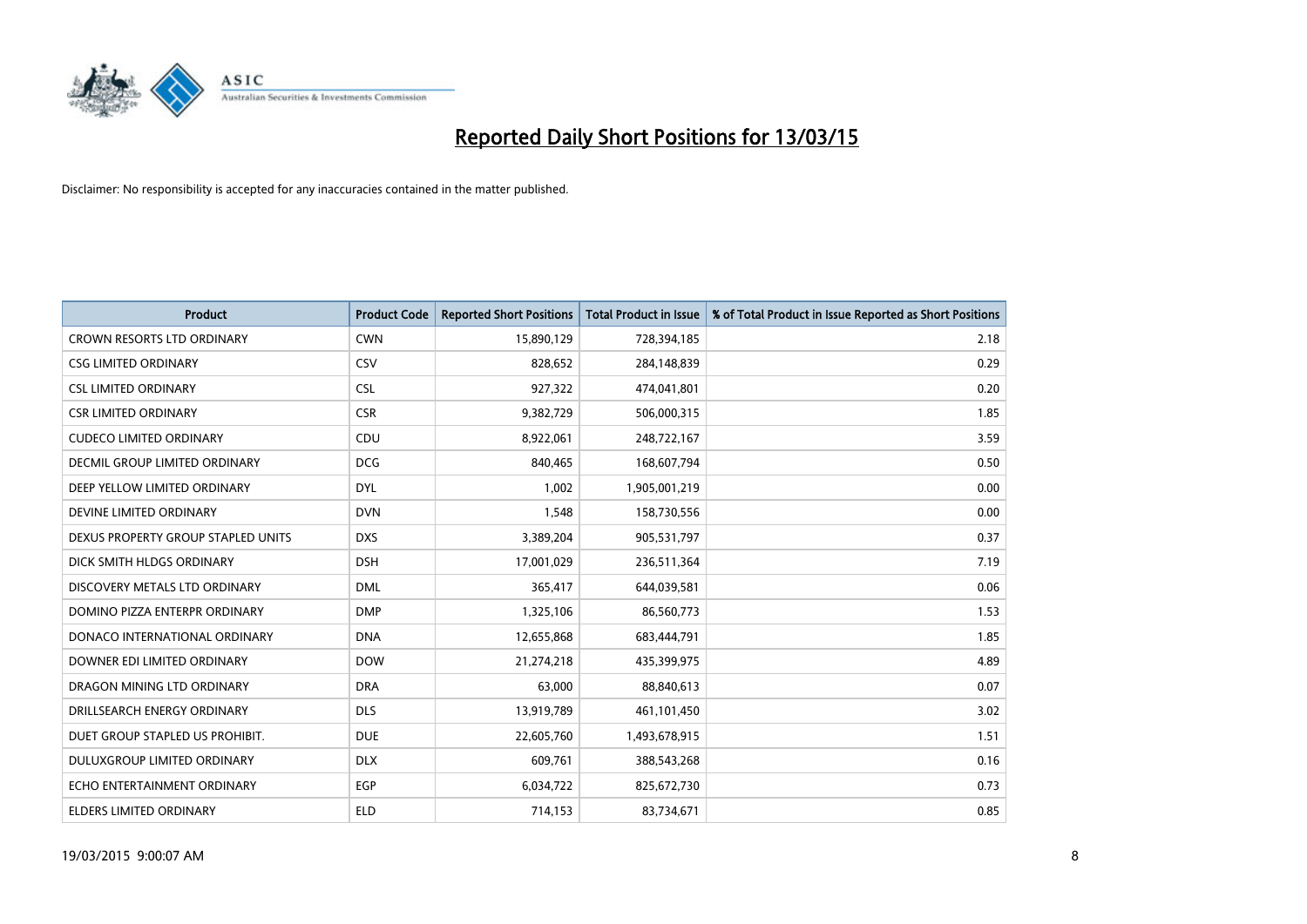

| <b>Product</b>                         | <b>Product Code</b> | <b>Reported Short Positions</b> | <b>Total Product in Issue</b> | % of Total Product in Issue Reported as Short Positions |
|----------------------------------------|---------------------|---------------------------------|-------------------------------|---------------------------------------------------------|
| <b>EMECO HOLDINGS ORDINARY</b>         | <b>EHL</b>          | 14,757,311                      | 599,675,707                   | 2.46                                                    |
| <b>ENERGY RESOURCES ORDINARY 'A'</b>   | <b>ERA</b>          | 10,650,626                      | 517,725,062                   | 2.06                                                    |
| <b>ENERGY WORLD CORPOR, ORDINARY</b>   | <b>EWC</b>          | 47,035,974                      | 1,734,166,672                 | 2.71                                                    |
| <b>ENSOGO LIMITED ORDINARY</b>         | E88                 | 212,387                         | 485,533,903                   | 0.04                                                    |
| EQUITY TRUSTEES ORDINARY               | EQT                 | 49,031                          | 19,272,426                    | 0.25                                                    |
| ERM POWER LIMITED ORDINARY             | EPW                 | 285,086                         | 241,689,186                   | 0.12                                                    |
| ESTIA HEALTH LTD ORDINARY              | EHE                 | 692,783                         | 180,885,580                   | 0.38                                                    |
| EVOLUTION MINING LTD ORDINARY          | <b>EVN</b>          | 1,520,970                       | 714,921,647                   | 0.21                                                    |
| FAIRFAX MEDIA LTD ORDINARY             | <b>FXJ</b>          | 42,156,951                      | 2,420,475,546                 | 1.74                                                    |
| <b>FANTASTIC HOLDINGS ORDINARY</b>     | <b>FAN</b>          | 309                             | 103,257,398                   | 0.00                                                    |
| FAR LTD ORDINARY                       | <b>FAR</b>          | 9,156,214                       | 3,127,058,427                 | 0.29                                                    |
| FEDERATION CNTRES ORD/UNIT STAPLED SEC | <b>FDC</b>          | 6,187,553                       | 1,427,641,565                 | 0.43                                                    |
| FINBAR GROUP LIMITED ORDINARY          | <b>FRI</b>          | 13,994                          | 228,720,815                   | 0.01                                                    |
| FISHER & PAYKEL H. ORDINARY            | <b>FPH</b>          | 68,658                          | 557,932,015                   | 0.01                                                    |
| FLEETWOOD CORP ORDINARY                | <b>FWD</b>          | 1,160,724                       | 61,039,412                    | 1.90                                                    |
| FLETCHER BUILDING ORDINARY             | <b>FBU</b>          | 1,012,101                       | 687,854,788                   | 0.15                                                    |
| FLEXIGROUP LIMITED ORDINARY            | FXL                 | 7,584,340                       | 304,149,707                   | 2.49                                                    |
| FLIGHT CENTRE TRAVEL ORDINARY          | <b>FLT</b>          | 9,449,063                       | 100,745,991                   | 9.38                                                    |
| FLINDERS MINES LTD ORDINARY            | <b>FMS</b>          | 164,998                         | 2,762,995,689                 | 0.01                                                    |
| FOCUS MINERALS LTD ORDINARY            | <b>FML</b>          | 3,105,221                       | 9,137,375,877                 | 0.03                                                    |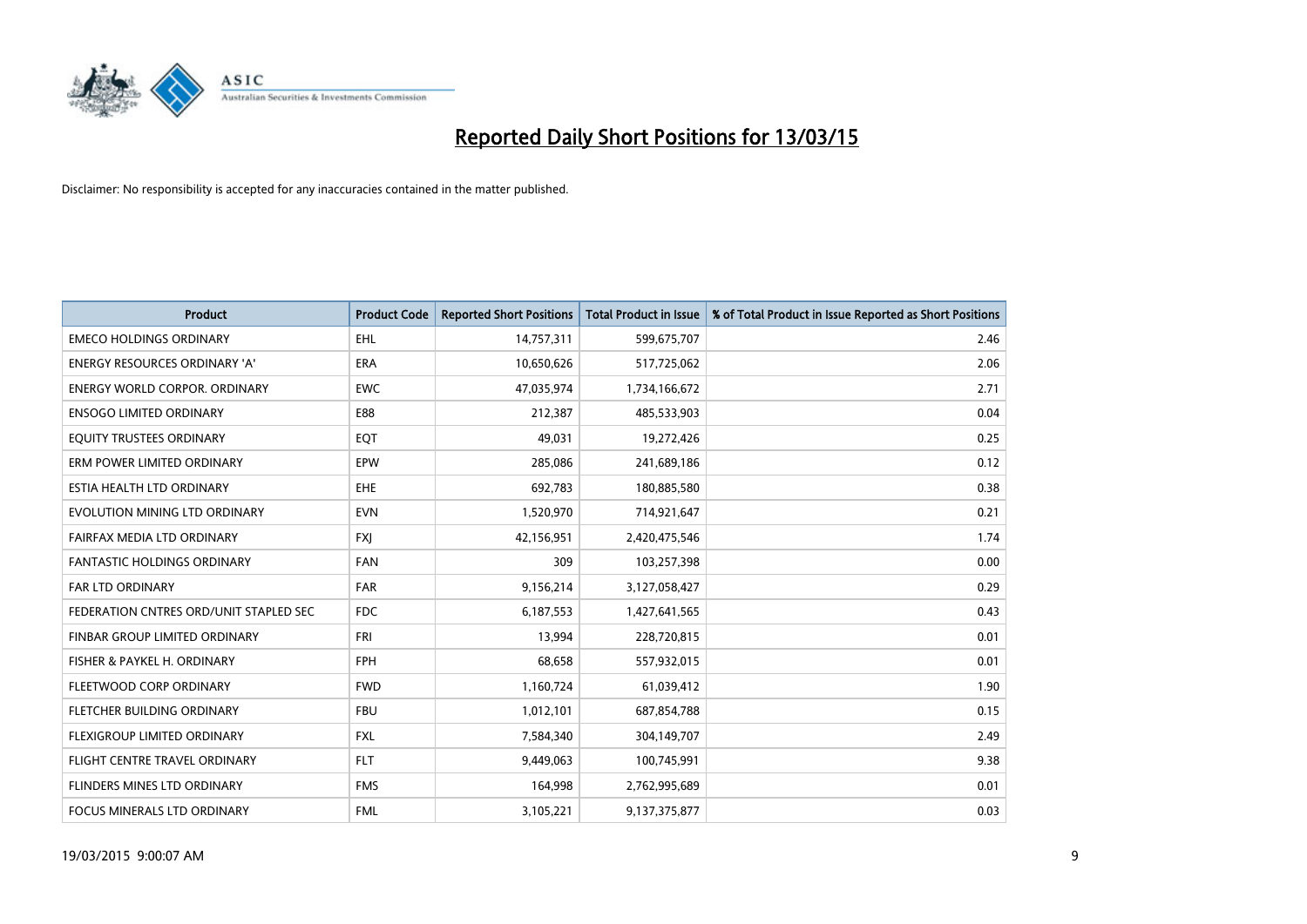

| <b>Product</b>                             | <b>Product Code</b> | <b>Reported Short Positions</b> | <b>Total Product in Issue</b> | % of Total Product in Issue Reported as Short Positions |
|--------------------------------------------|---------------------|---------------------------------|-------------------------------|---------------------------------------------------------|
| <b>FOLKESTONE EDU TRUST UNITS</b>          | <b>FET</b>          | 73,043                          | 244,378,866                   | 0.03                                                    |
| FONTERRA SHARE FUND ORDINARY UNITS         | <b>FSF</b>          | 114,439                         | 120,653,436                   | 0.09                                                    |
| <b>FORTESCUE METALS GRP ORDINARY</b>       | <b>FMG</b>          | 368,681,935                     | 3,113,798,151                 | 11.84                                                   |
| FREEDOM FOOD LTD ORDINARY                  | <b>FNP</b>          | 127,763                         | 152,689,663                   | 0.08                                                    |
| <b>FUNTASTIC LIMITED ORDINARY</b>          | <b>FUN</b>          | 370,000                         | 669,269,723                   | 0.06                                                    |
| <b>G.U.D. HOLDINGS ORDINARY</b>            | <b>GUD</b>          | 1,951,339                       | 70,939,492                    | 2.75                                                    |
| <b>G8 EDUCATION LIMITED ORDINARY</b>       | <b>GEM</b>          | 14,657,008                      | 359,151,207                   | 4.08                                                    |
| <b>GALAXY RESOURCES ORDINARY</b>           | GXY                 | 1,360,062                       | 1,064,783,990                 | 0.13                                                    |
| <b>GBST HOLDINGS., ORDINARY</b>            | GBT                 | 21,788                          | 66,561,725                    | 0.03                                                    |
| <b>GDI PROPERTY GRP STAPLED SECURITIES</b> | GDI                 | 789,994                         | 567,575,025                   | 0.14                                                    |
| <b>GENESIS ENERGY LTD ORDINARY</b>         | <b>GNE</b>          | 133,138                         | 1,000,000,000                 | 0.01                                                    |
| <b>GENETIC TECHNOLOGIES ORDINARY</b>       | GTG                 | 15,687,600                      | 1,214,191,681                 | 1.29                                                    |
| <b>GENTRACK GROUP LTD ORDINARY</b>         | GTK                 | 3,000                           | 72,699,510                    | 0.00                                                    |
| <b>GENWORTH MORTGAGE ORDINARY</b>          | <b>GMA</b>          | 18,277,396                      | 650,000,000                   | 2.81                                                    |
| <b>GEODYNAMICS LIMITED ORDINARY</b>        | GDY                 | 819                             | 435,880,130                   | 0.00                                                    |
| <b>GINDALBIE METALS LTD ORDINARY</b>       | GBG                 | 14,772,078                      | 1,495,448,025                 | 0.99                                                    |
| <b>GOLD ROAD RES LTD ORDINARY</b>          | GOR                 | 1,663,887                       | 594,881,822                   | 0.28                                                    |
| <b>GOODMAN FIELDER. ORDINARY</b>           | <b>GFF</b>          | 939,792                         | 1,955,559,207                 | 0.05                                                    |
| <b>GOODMAN GROUP STAPLED</b>               | <b>GMG</b>          | 1,692,208                       | 1,753,035,922                 | 0.10                                                    |
| <b>GPT GROUP STAPLED SEC.</b>              | <b>GPT</b>          | 9,115,518                       | 1,776,283,214                 | 0.51                                                    |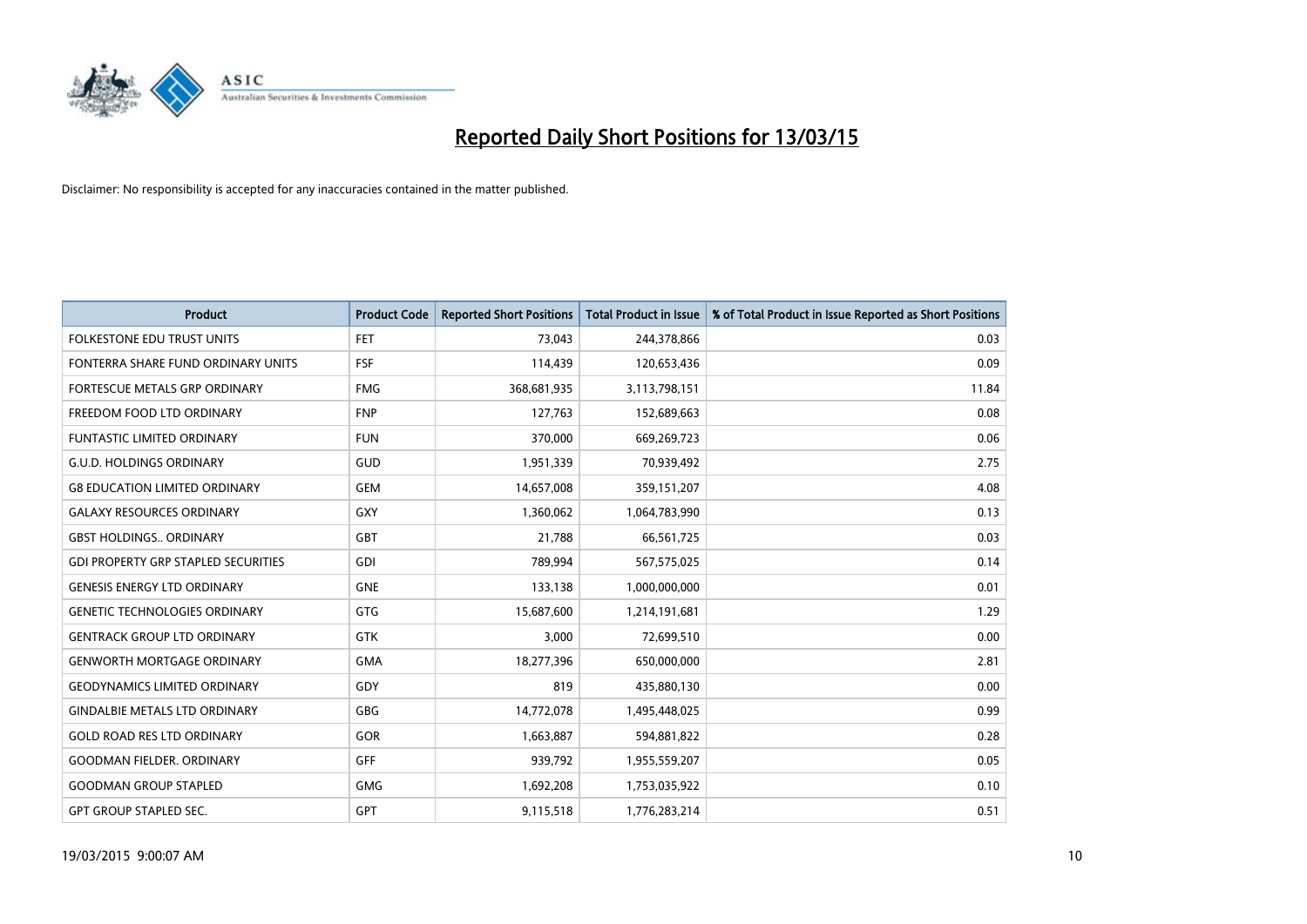

| <b>Product</b>                                   | <b>Product Code</b> | <b>Reported Short Positions</b> | <b>Total Product in Issue</b> | % of Total Product in Issue Reported as Short Positions |
|--------------------------------------------------|---------------------|---------------------------------|-------------------------------|---------------------------------------------------------|
| <b>GRAINCORP LIMITED A CLASS ORDINARY</b>        | <b>GNC</b>          | 12,143,270                      | 228,855,628                   | 5.31                                                    |
| <b>GRANGE RESOURCES. ORDINARY</b>                | GRR                 | 580,544                         | 1,157,338,698                 | 0.05                                                    |
| <b>GREENCROSS LIMITED ORDINARY</b>               | <b>GXL</b>          | 1,949,687                       | 111,447,503                   | 1.75                                                    |
| <b>GREENLAND MIN EN LTD ORDINARY</b>             | GGG                 | 3,788,000                       | 683,080,555                   | 0.55                                                    |
| <b>GREENLAND MIN EN LTD RIGHTS 26-JUN-14</b>     | GGGR                | 3,842                           | 88,685,050                    | 0.00                                                    |
| <b>GROWTHPOINT PROPERTY ORD/UNIT STAPLED SEC</b> | GOZ                 | 807,248                         | 569,027,781                   | 0.14                                                    |
| <b>GRYPHON MINERALS LTD ORDINARY</b>             | <b>GRY</b>          | 1,254,359                       | 401,290,987                   | 0.31                                                    |
| <b>GWA GROUP LTD ORDINARY</b>                    | <b>GWA</b>          | 14,918,790                      | 306,533,770                   | 4.87                                                    |
| HANSEN TECHNOLOGIES ORDINARY                     | <b>HSN</b>          | 478                             | 163,289,381                   | 0.00                                                    |
| <b>HARVEY NORMAN ORDINARY</b>                    | <b>HVN</b>          | 27,572,562                      | 1,110,603,911                 | 2.48                                                    |
| HEALTHSCOPE LIMITED. ORDINARY                    | <b>HSO</b>          | 7,736,552                       | 1,732,094,838                 | 0.45                                                    |
| <b>HENDERSON GROUP CDI 1:1</b>                   | <b>HGG</b>          | 1,292,294                       | 737,445,473                   | 0.18                                                    |
| HFA HOLDINGS LIMITED ORDINARY                    | <b>HFA</b>          | 308                             | 162,147,897                   | 0.00                                                    |
| HIGHLANDS PACIFIC ORDINARY                       | HIG                 | $\mathbf{1}$                    | 920,577,086                   | 0.00                                                    |
| HILLGROVE RES LTD ORDINARY                       | <b>HGO</b>          | 109,596                         | 147,798,623                   | 0.07                                                    |
| HILLS LTD ORDINARY                               | <b>HIL</b>          | 2,695,818                       | 231,985,526                   | 1.16                                                    |
| HORIZON OIL LIMITED ORDINARY                     | <b>HZN</b>          | 50,292,597                      | 1,301,981,265                 | 3.86                                                    |
| <b>HOTEL PROPERTY STAPLED</b>                    | <b>HPI</b>          | 416,238                         | 146,105,439                   | 0.28                                                    |
| HUNTER HALL GLOBAL ORDINARY                      | <b>HHV</b>          | 173,284                         | 217, 217, 148                 | 0.08                                                    |
| ICAR ASIA LTD ORDINARY                           | ICQ                 | 175,061                         | 217,769,656                   | 0.08                                                    |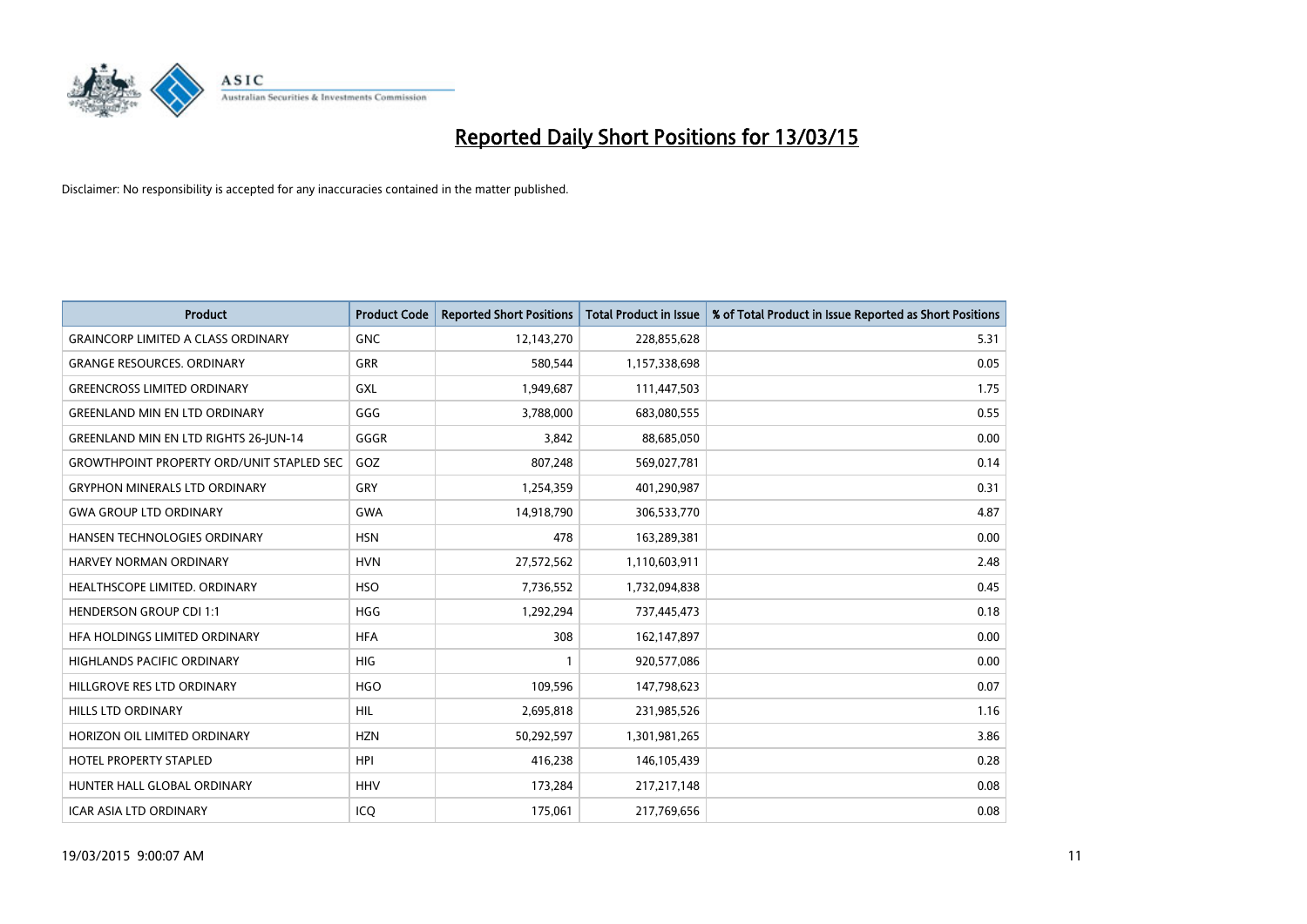

| <b>Product</b>                                | <b>Product Code</b> | <b>Reported Short Positions</b> | <b>Total Product in Issue</b> | % of Total Product in Issue Reported as Short Positions |
|-----------------------------------------------|---------------------|---------------------------------|-------------------------------|---------------------------------------------------------|
| <b>IINET LIMITED ORDINARY</b>                 | <b>IIN</b>          | 8,735,334                       | 162,950,896                   | 5.36                                                    |
| ILUKA RESOURCES ORDINARY                      | ILU                 | 31,959,888                      | 418,700,517                   | 7.63                                                    |
| <b>IMDEX LIMITED ORDINARY</b>                 | <b>IMD</b>          | 2,561,420                       | 216,203,136                   | 1.18                                                    |
| IMF BENTHAM LTD ORDINARY                      | <b>IMF</b>          | 3,753,338                       | 166,580,957                   | 2.25                                                    |
| <b>INCITEC PIVOT ORDINARY</b>                 | IPL                 | 19,487,923                      | 1,675,621,466                 | 1.16                                                    |
| <b>INDEPENDENCE GROUP ORDINARY</b>            | <b>IGO</b>          | 3,494,677                       | 234,256,573                   | 1.49                                                    |
| <b>INDUSTRIA REIT STAPLED</b>                 | <b>IDR</b>          | 683,548                         | 125,000,001                   | 0.55                                                    |
| <b>INFIGEN ENERGY STAPLED SECURITIES</b>      | <b>IFN</b>          | 2,242,639                       | 767,887,581                   | 0.29                                                    |
| <b>INFOMEDIA LTD ORDINARY</b>                 | <b>IFM</b>          | 612,455                         | 307,987,687                   | 0.20                                                    |
| INGENIA GROUP STAPLED SECURITIES              | <b>INA</b>          | 11,986,984                      | 878,851,910                   | 1.36                                                    |
| <b>INSURANCE AUSTRALIA ORDINARY</b>           | IAG                 | 17,540,430                      | 2,341,618,048                 | 0.75                                                    |
| <b>INTREPID MINES ORDINARY</b>                | IAU                 | 1,332,012                       | 369,869,196                   | 0.36                                                    |
| INTUERI EDU GRP LTD ORDINARY                  | IQE                 | 996                             | 100,000,000                   | 0.00                                                    |
| <b>INVESTA OFFICE FUND STAPLED SECURITIES</b> | <b>IOF</b>          | 1,611,669                       | 614,047,458                   | 0.26                                                    |
| <b>INVOCARE LIMITED ORDINARY</b>              | <b>IVC</b>          | 3,730,578                       | 110,030,298                   | 3.39                                                    |
| <b>IOOF HOLDINGS LTD ORDINARY</b>             | IFL                 | 13,075,234                      | 300,133,752                   | 4.36                                                    |
| <b>IPH LIMITED ORDINARY</b>                   | <b>IPH</b>          | 567,748                         | 157,559,499                   | 0.36                                                    |
| <b>IPROPERTY GROUP LTD ORDINARY</b>           | <b>IPP</b>          | 4,517,038                       | 186,703,204                   | 2.42                                                    |
| <b>IRESS LIMITED ORDINARY</b>                 | <b>IRE</b>          | 5,553,347                       | 159,097,319                   | 3.49                                                    |
| <b>ISELECT LTD ORDINARY</b>                   | <b>ISU</b>          | 1,144,140                       | 261,489,894                   | 0.44                                                    |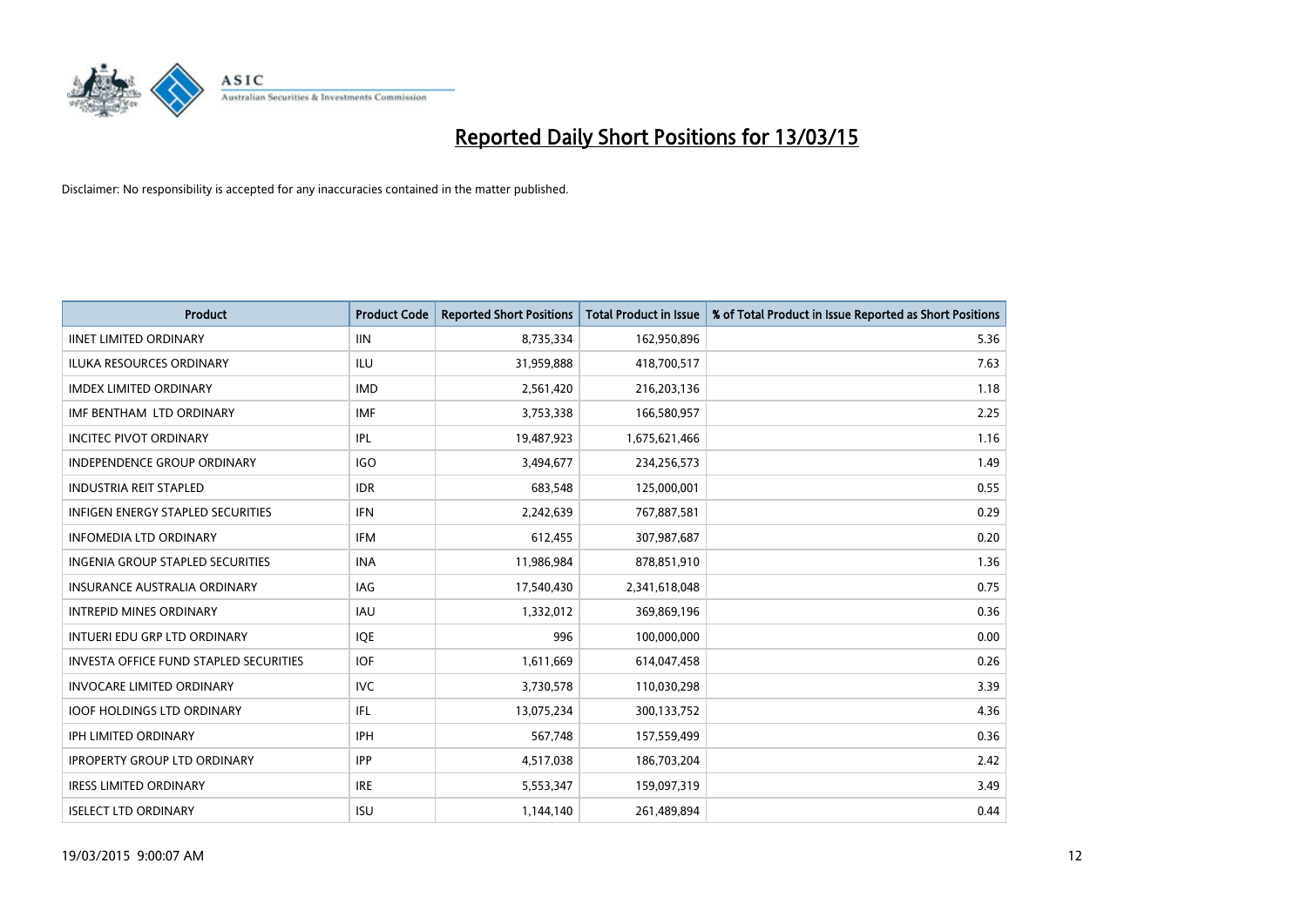

| <b>Product</b>                                  | <b>Product Code</b> | <b>Reported Short Positions</b> | <b>Total Product in Issue</b> | % of Total Product in Issue Reported as Short Positions |
|-------------------------------------------------|---------------------|---------------------------------|-------------------------------|---------------------------------------------------------|
| <b>ISENTIA GROUP LTD ORDINARY</b>               | <b>ISD</b>          | 225,942                         | 200,000,001                   | 0.11                                                    |
| <b>ISENTRIC LTD. ORDINARY</b>                   | ICU                 | 39,829                          | 134,703,703                   | 0.03                                                    |
| <b>JAMES HARDIE INDUST CHESS DEPOSITARY INT</b> | <b>IHX</b>          | 14,460,123                      | 445,373,441                   | 3.25                                                    |
| JAPARA HEALTHCARE LT ORDINARY                   | <b>IHC</b>          | 19,930,409                      | 263,046,592                   | 7.58                                                    |
| <b>JB HI-FI LIMITED ORDINARY</b>                | <b>IBH</b>          | 8,178,891                       | 98,981,083                    | 8.26                                                    |
| KAROON GAS AUSTRALIA ORDINARY                   | <b>KAR</b>          | 24,492,649                      | 246,621,832                   | 9.93                                                    |
| KATHMANDU HOLD LTD ORDINARY                     | <b>KMD</b>          | 10,407,191                      | 201,484,583                   | 5.17                                                    |
| <b>KBL MINING LIMITED ORDINARY</b>              | <b>KBL</b>          | 1.820                           | 495,765,509                   | 0.00                                                    |
| KINGSGATE CONSOLID, ORDINARY                    | <b>KCN</b>          | 16,469,523                      | 223,584,937                   | 7.37                                                    |
| KINGSROSE MINING LTD ORDINARY                   | <b>KRM</b>          | 1,269,638                       | 358,611,493                   | 0.35                                                    |
| KOGI IRON LTD ORDINARY                          | <b>KFE</b>          | 1,322,613                       | 376,669,836                   | 0.35                                                    |
| LEIGHTON HOLDINGS ORDINARY                      | LEI                 | 6,429,769                       | 338,503,563                   | 1.90                                                    |
| LEND LEASE GROUP UNIT/ORD STAPLED               | <b>LLC</b>          | 1,853,409                       | 579,596,726                   | 0.32                                                    |
| LIFESTYLE COMMUNIT, ORDINARY                    | LIC                 | 25,000                          | 101,345,131                   | 0.02                                                    |
| LIQUEFIED NATURAL ORDINARY                      | <b>LNG</b>          | 14,279,628                      | 462,943,201                   | 3.08                                                    |
| LONESTAR RESO LTD ORDINARY                      | <b>LNR</b>          | 130,785                         | 752,187,211                   | 0.02                                                    |
| LOVISA HOLDINGS LTD ORDINARY                    | LOV                 | 14,275                          | 105,000,000                   | 0.01                                                    |
| LYNAS CORPORATION ORDINARY                      | <b>LYC</b>          | 104,394,581                     | 3,370,994,189                 | 3.10                                                    |
| <b>M2 GRP LTD ORDINARY</b>                      | <b>MTU</b>          | 1,517,923                       | 181,905,060                   | 0.83                                                    |
| MACA LIMITED ORDINARY                           | <b>MLD</b>          | 1,953,283                       | 232,676,373                   | 0.84                                                    |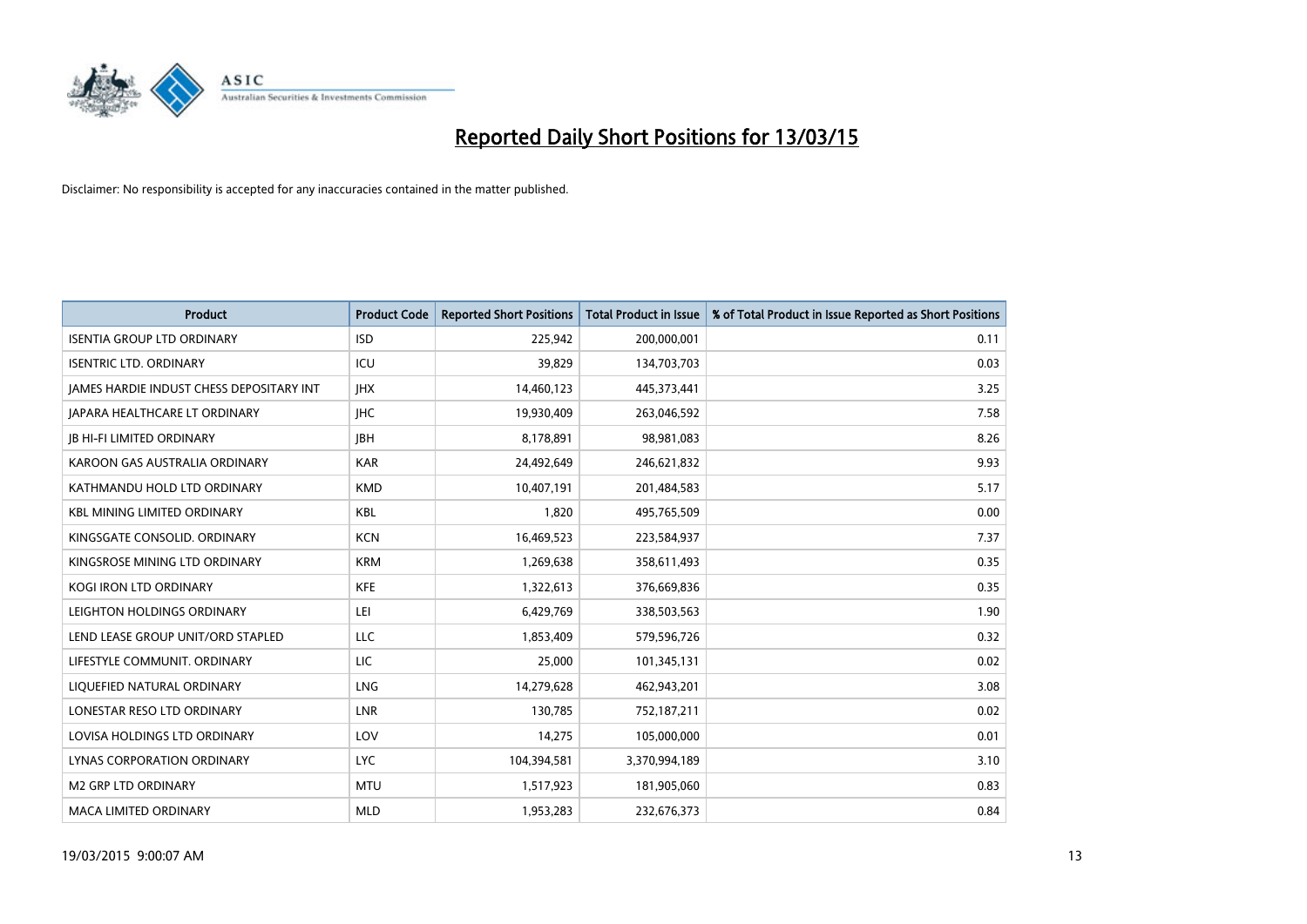

| <b>Product</b>                        | <b>Product Code</b> | <b>Reported Short Positions</b> | <b>Total Product in Issue</b> | % of Total Product in Issue Reported as Short Positions |
|---------------------------------------|---------------------|---------------------------------|-------------------------------|---------------------------------------------------------|
| <b>MACMAHON HOLDINGS ORDINARY</b>     | <b>MAH</b>          | 25,020                          | 1,261,699,966                 | 0.00                                                    |
| MACO ATLAS ROADS GRP ORDINARY STAPLED | <b>MOA</b>          | 13,293,979                      | 511,538,852                   | 2.60                                                    |
| MACQUARIE GROUP LTD ORDINARY          | <b>MOG</b>          | 600,571                         | 331,144,746                   | 0.18                                                    |
| MAGELLAN FIN GRP LTD ORDINARY         | <b>MFG</b>          | 1,679,266                       | 159,866,183                   | 1.05                                                    |
| <b>MANTRA GROUP LTD ORDINARY</b>      | <b>MTR</b>          | 5,003,603                       | 249,471,229                   | 2.01                                                    |
| <b>MATRIX C &amp; E LTD ORDINARY</b>  | <b>MCE</b>          | 2,548,615                       | 94,555,428                    | 2.70                                                    |
| <b>MAVERICK DRILLING ORDINARY</b>     | <b>MAD</b>          | 8,742                           | 545,000,115                   | 0.00                                                    |
| MAXITRANS INDUSTRIES ORDINARY         | <b>MXI</b>          | 439,257                         | 185,075,653                   | 0.24                                                    |
| MAYNE PHARMA LTD ORDINARY             | <b>MYX</b>          | 15,334,328                      | 784,224,531                   | 1.96                                                    |
| MCMILLAN SHAKESPEARE ORDINARY         | <b>MMS</b>          | 282,364                         | 81,810,993                    | 0.35                                                    |
| MEDIBANK PRIVATE LTD ORDINARY         | <b>MPL</b>          | 29,054,371                      | 2,754,003,240                 | 1.05                                                    |
| MEDUSA MINING LTD ORDINARY            | <b>MML</b>          | 9,062,002                       | 207,794,301                   | 4.36                                                    |
| MELBOURNE IT LIMITED ORDINARY         | <b>MLB</b>          | 3,002                           | 92,944,392                    | 0.00                                                    |
| MERIDIAN ENERGY INSTALMENT RECEIPTS   | <b>MEZCA</b>        | 382,579                         | 1,255,413,626                 | 0.03                                                    |
| MESOBLAST LIMITED ORDINARY            | <b>MSB</b>          | 22,649,123                      | 324,201,029                   | 6.99                                                    |
| METALS X LIMITED ORDINARY             | <b>MLX</b>          | 68,896                          | 416,010,939                   | 0.02                                                    |
| METCASH LIMITED ORDINARY              | <b>MTS</b>          | 125,425,064                     | 928,357,876                   | 13.51                                                   |
| METMINCO LIMITED ORDINARY             | <b>MNC</b>          | 32,000                          | 1,930,851,856                 | 0.00                                                    |
| MIGHTY RIVER POWER ORDINARY           | <b>MYT</b>          | 1,722,629                       | 1,400,012,517                 | 0.12                                                    |
| MINCOR RESOURCES NL ORDINARY          | <b>MCR</b>          | 65,161                          | 188,238,274                   | 0.03                                                    |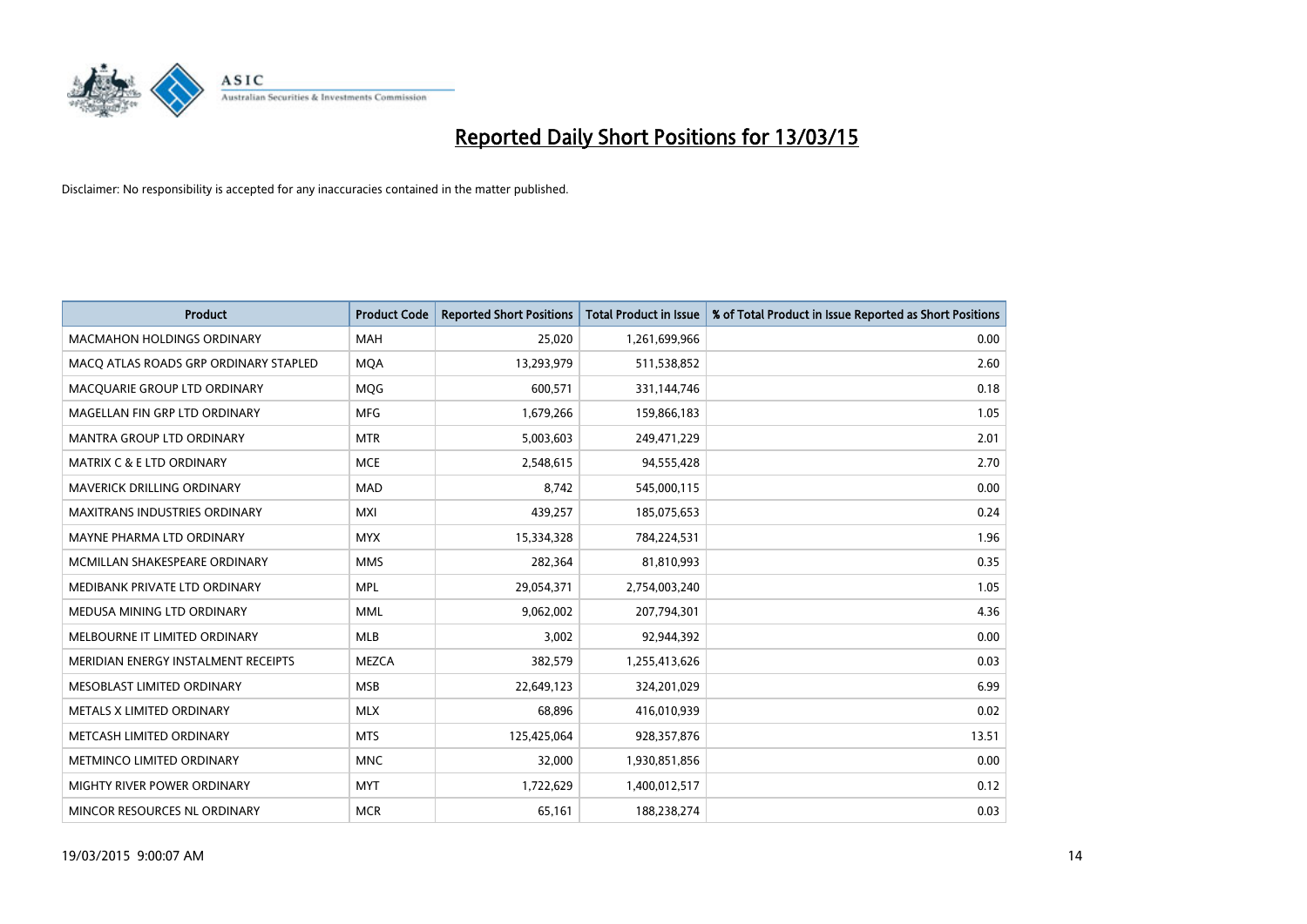

| <b>Product</b>                     | <b>Product Code</b> | <b>Reported Short Positions</b> | <b>Total Product in Issue</b> | % of Total Product in Issue Reported as Short Positions |
|------------------------------------|---------------------|---------------------------------|-------------------------------|---------------------------------------------------------|
| MINERAL DEPOSITS ORDINARY          | <b>MDL</b>          | 1,246,785                       | 103,676,341                   | 1.20                                                    |
| MINERAL RESOURCES, ORDINARY        | <b>MIN</b>          | 19,536,316                      | 187,270,274                   | 10.43                                                   |
| MIRABELA NICKEL LTD ORDINARY       | <b>MBN</b>          | 2,012,125                       | 929,710,216                   | 0.22                                                    |
| MIRVAC GROUP STAPLED SECURITIES    | <b>MGR</b>          | 2,660,753                       | 3,697,197,370                 | 0.07                                                    |
| MISSION NEWENERGY ORDINARY         | <b>MBT</b>          | 59,648                          | 40,870,275                    | 0.15                                                    |
| <b>MMAOFFSHOR ORDINARY</b>         | <b>MRM</b>          | 31,929,961                      | 368,666,221                   | 8.66                                                    |
| MOLOPO ENERGY LTD ORDINARY         | <b>MPO</b>          | 30,833                          | 248,869,398                   | 0.01                                                    |
| MONADELPHOUS GROUP ORDINARY        | <b>MND</b>          | 8,964,027                       | 92,998,380                    | 9.64                                                    |
| MONASH IVF GROUP LTD ORDINARY      | <b>MVF</b>          | 1,443,734                       | 231,081,089                   | 0.62                                                    |
| <b>MONEY3 CORPORATION ORDINARY</b> | <b>MNY</b>          | 68,115                          | 128,383,729                   | 0.05                                                    |
| MORTGAGE CHOICE LTD ORDINARY       | MOC                 | 49,272                          | 124,216,248                   | 0.04                                                    |
| <b>MOUNT GIBSON IRON ORDINARY</b>  | <b>MGX</b>          | 90,817,475                      | 1,090,805,085                 | 8.33                                                    |
| MULTIPLEX SITES SITES              | <b>MXUPA</b>        | 2,252                           | 4,500,000                     | 0.05                                                    |
| MYER HOLDINGS LTD ORDINARY         | <b>MYR</b>          | 118,649,087                     | 585,689,551                   | 20.26                                                   |
| NANOSONICS LIMITED ORDINARY        | <b>NAN</b>          | 1,812,662                       | 279,514,341                   | 0.65                                                    |
| NATIONAL AUST. BANK ORDINARY       | <b>NAB</b>          | 10,705,971                      | 2,421,097,548                 | 0.44                                                    |
| NATIONAL STORAGE STAPLED           | <b>NSR</b>          | 1,582,376                       | 295,631,660                   | 0.54                                                    |
| NAVITAS LIMITED ORDINARY           | <b>NVT</b>          | 3,585,227                       | 376,037,813                   | 0.95                                                    |
| NEARMAP LTD ORDINARY               | <b>NEA</b>          | 2,209,830                       | 350,696,101                   | 0.63                                                    |
| NEON ENERGY LIMITED ORDINARY       | <b>NEN</b>          | 13,244                          | 553,037,848                   | 0.00                                                    |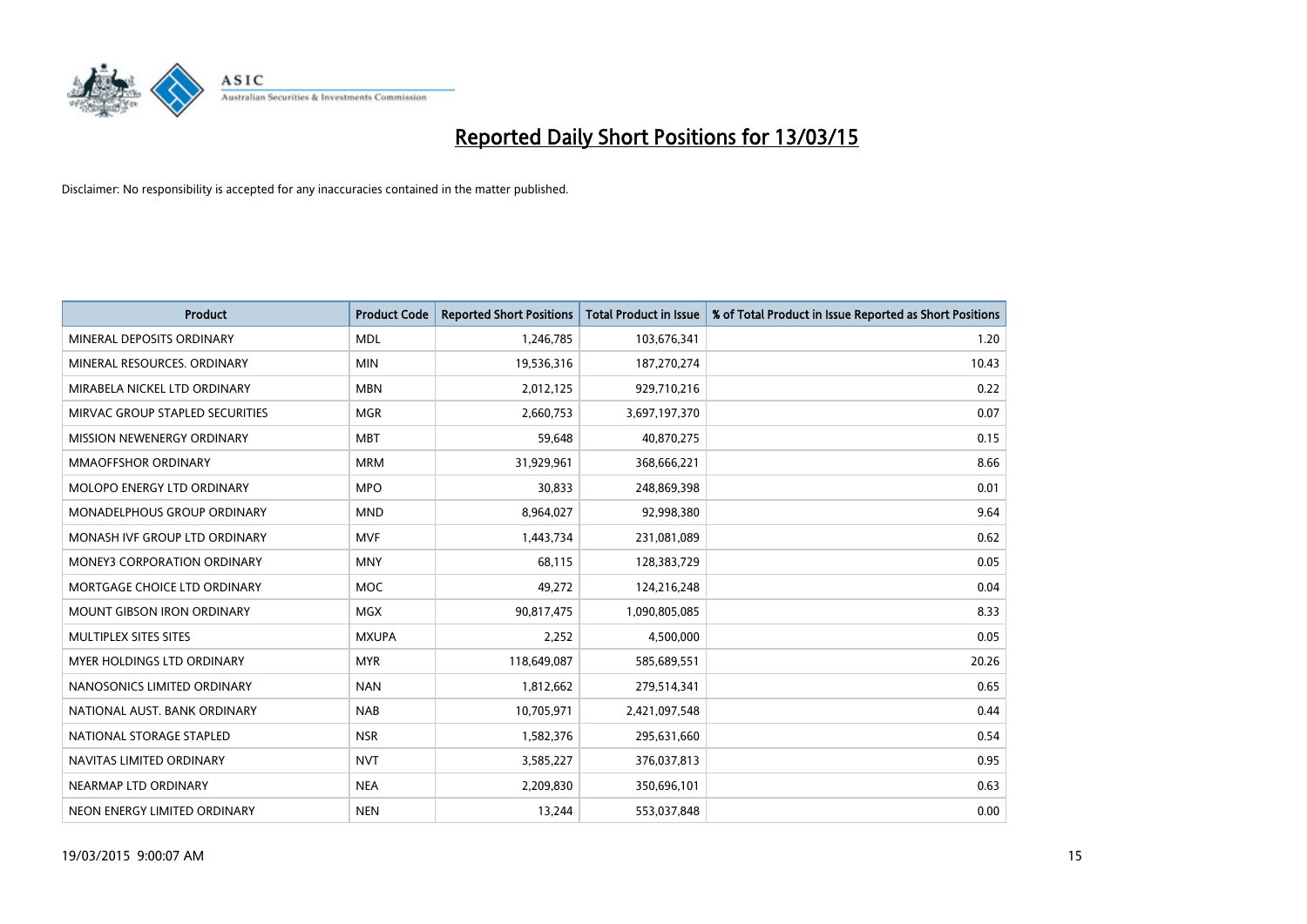

| <b>Product</b>                         | <b>Product Code</b> | <b>Reported Short Positions</b> | <b>Total Product in Issue</b> | % of Total Product in Issue Reported as Short Positions |
|----------------------------------------|---------------------|---------------------------------|-------------------------------|---------------------------------------------------------|
| NEW HOPE CORPORATION ORDINARY          | <b>NHC</b>          | 791,996                         | 830,999,449                   | 0.10                                                    |
| NEWCREST MINING ORDINARY               | <b>NCM</b>          | 8,905,509                       | 766,510,971                   | 1.16                                                    |
| NEWS CORP A NON-VOTING CDI             | <b>NWSLV</b>        | 335                             | 2,548,551                     | 0.01                                                    |
| NEWS CORP B VOTING CDI                 | <b>NWS</b>          | 2,416,984                       | 41,190,847                    | 5.87                                                    |
| NEWSAT LIMITED ORDINARY                | <b>NWT</b>          | 3,467,843                       | 643,874,841                   | 0.54                                                    |
| NEXTDC LIMITED ORDINARY                | <b>NXT</b>          | 15,433,208                      | 193,375,200                   | 7.98                                                    |
| NEXUS ENERGY LIMITED ORDINARY          | <b>NXS</b>          | 58,176                          | 1,330,219,459                 | 0.00                                                    |
| NIB HOLDINGS LIMITED ORDINARY          | <b>NHF</b>          | 151,780                         | 439,004,182                   | 0.03                                                    |
| NINE ENTERTAINMENT ORDINARY            | <b>NEC</b>          | 33,289,888                      | 940,295,023                   | 3.54                                                    |
| NOBLE MINERAL RES ORDINARY             | <b>NMG</b>          | 2,365,726                       | 666,397,952                   | 0.36                                                    |
| NORTHERN IRON LTD ORDINARY             | <b>NFE</b>          | 10,000                          | 484,405,314                   | 0.00                                                    |
| NORTHERN STAR ORDINARY                 | <b>NST</b>          | 10,823,883                      | 592,416,408                   | 1.83                                                    |
| NOVION PROPERTY GRP STAPLED SECURITIES | <b>NVN</b>          | 65,522,699                      | 3,077,214,058                 | 2.13                                                    |
| NOVOGEN LIMITED ORDINARY               | <b>NRT</b>          | 200,000                         | 250,994,150                   | 0.08                                                    |
| NRW HOLDINGS LIMITED ORDINARY          | <b>NWH</b>          | 19,118,889                      | 278,888,011                   | 6.86                                                    |
| NUFARM LIMITED ORDINARY                | <b>NUF</b>          | 3,644,524                       | 264,948,132                   | 1.38                                                    |
| NUPLEX INDUSTRIES ORDINARY             | <b>NPX</b>          | 1,000                           | 198,125,827                   | 0.00                                                    |
| OCEANAGOLD CORP. CHESS DEPOSITARY INT  | <b>OGC</b>          | 236,993                         | 303,453,000                   | 0.08                                                    |
| OIL SEARCH LTD ORDINARY                | OSH                 | 22,692,793                      | 1,522,692,587                 | 1.49                                                    |
| OM HOLDINGS LIMITED ORDINARY           | OMH                 | 861                             | 733,423,337                   | 0.00                                                    |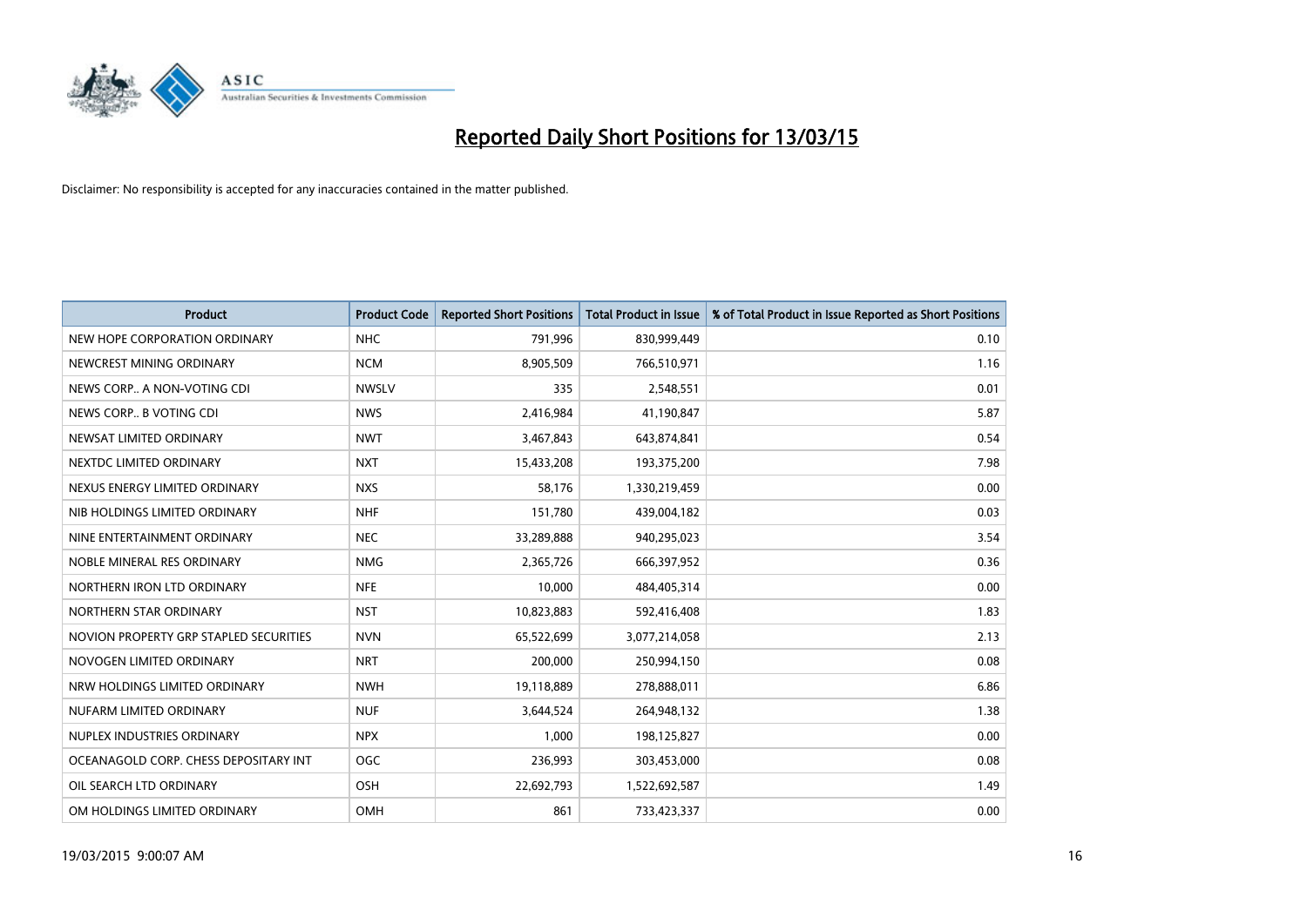

| <b>Product</b>                     | <b>Product Code</b> | <b>Reported Short Positions</b> | <b>Total Product in Issue</b> | % of Total Product in Issue Reported as Short Positions |
|------------------------------------|---------------------|---------------------------------|-------------------------------|---------------------------------------------------------|
| OOH!MEDIA LIMITED ORDINARY         | OML                 | 617,955                         | 149,882,534                   | 0.41                                                    |
| ORICA LIMITED ORDINARY             | ORI                 | 34,892,859                      | 372,743,291                   | 9.36                                                    |
| ORIGIN ENERGY ORDINARY             | ORG                 | 12,781,343                      | 1,106,316,112                 | 1.16                                                    |
| OROCOBRE LIMITED ORDINARY          | <b>ORE</b>          | 3,588,701                       | 147,360,623                   | 2.44                                                    |
| ORORA LIMITED ORDINARY             | <b>ORA</b>          | 1,123,239                       | 1,206,684,923                 | 0.09                                                    |
| OROTONGROUP LIMITED ORDINARY       | ORL                 | 82,199                          | 40,880,902                    | 0.20                                                    |
| OTTO ENERGY LIMITED ORDINARY       | <b>OEL</b>          |                                 | 1,155,790,071                 | 0.00                                                    |
| OZ MINERALS ORDINARY               | <b>OZL</b>          | 5,482,664                       | 303,470,022                   | 1.81                                                    |
| OZFOREX GROUP LTD ORDINARY         | <b>OFX</b>          | 9,640,549                       | 240,000,000                   | 4.02                                                    |
| <b>PACIFIC BRANDS ORDINARY</b>     | <b>PBG</b>          | 80,524,325                      | 917,226,291                   | 8.78                                                    |
| <b>PACIFIC SMILES GRP ORDINARY</b> | <b>PSQ</b>          | 133,000                         | 151,993,395                   | 0.09                                                    |
| PACT GROUP HLDGS LTD ORDINARY      | PGH                 | 1,114,579                       | 294,145,019                   | 0.38                                                    |
| PALADIN ENERGY LTD ORDINARY        | <b>PDN</b>          | 81,883,178                      | 1,666,927,668                 | 4.91                                                    |
| PANAUST LIMITED ORDINARY           | <b>PNA</b>          | 8,600,020                       | 637,071,326                   | 1.35                                                    |
| PANORAMIC RESOURCES ORDINARY       | PAN                 | 2,162,549                       | 321,424,015                   | 0.67                                                    |
| PANTERRA GOLD LTD ORDINARY         | PGI                 | $\mathbf{1}$                    | 84,812,720                    | 0.00                                                    |
| PAPERLINX LIMITED ORDINARY         | <b>PPX</b>          | 57,788                          | 665, 181, 261                 | 0.01                                                    |
| PATTIES FOODS LTD ORDINARY         | PFL                 | 157                             | 139,234,153                   | 0.00                                                    |
| PEET LIMITED ORDINARY              | <b>PPC</b>          | 17,766                          | 484,853,684                   | 0.00                                                    |
| PENINSULA ENERGY LTD ORDINARY      | <b>PEN</b>          | $\mathbf{1}$                    | 6,906,809,008                 | 0.00                                                    |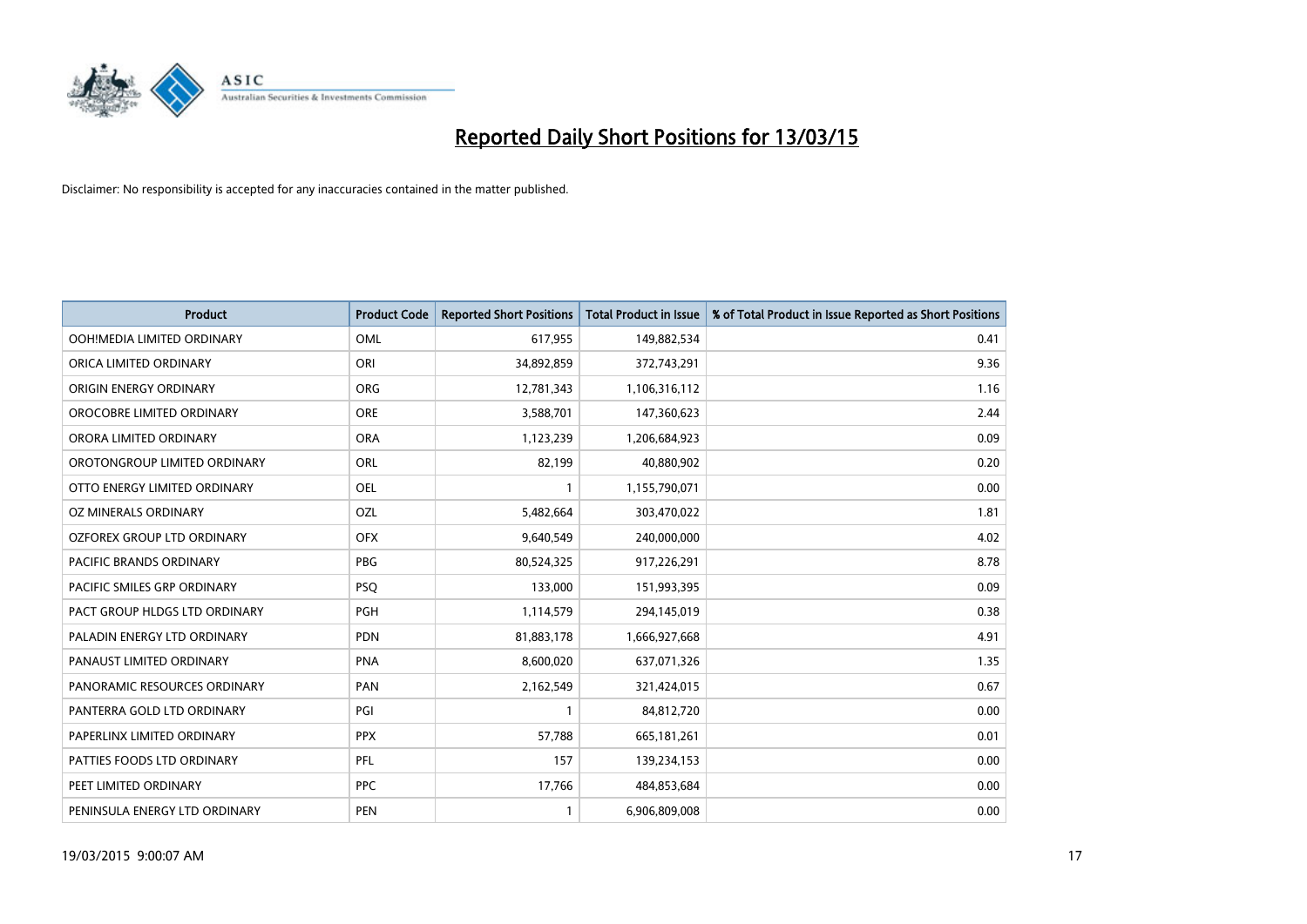

| <b>Product</b>                    | <b>Product Code</b> | <b>Reported Short Positions</b> | <b>Total Product in Issue</b> | % of Total Product in Issue Reported as Short Positions |
|-----------------------------------|---------------------|---------------------------------|-------------------------------|---------------------------------------------------------|
| PERPETUAL LIMITED ORDINARY        | PPT                 | 1,221,399                       | 46,574,426                    | 2.62                                                    |
| PERSEUS MINING LTD ORDINARY       | <b>PRU</b>          | 18,977,857                      | 526,656,401                   | 3.60                                                    |
| PHARMAXIS LTD ORDINARY            | <b>PXS</b>          | 8,777                           | 310,802,049                   | 0.00                                                    |
| PLATINUM ASSET ORDINARY           | <b>PTM</b>          | 3,740,656                       | 583,652,029                   | 0.64                                                    |
| PLATINUM AUSTRALIA ORDINARY       | <b>PLA</b>          | 836,127                         | 504,968,043                   | 0.17                                                    |
| PLATINUM CAPITAL LTD ORDINARY     | <b>PMC</b>          | 271,750                         | 232,190,254                   | 0.12                                                    |
| PMP LIMITED ORDINARY              | <b>PMP</b>          | 27,581                          | 323,781,124                   | 0.01                                                    |
| POSEIDON NICK LTD ORDINARY        | <b>POS</b>          | 1,570,751                       | 683,588,322                   | 0.23                                                    |
| PRANA BIOTECHNOLOGY ORDINARY      | <b>PBT</b>          | 3,109,926                       | 527,107,470                   | 0.59                                                    |
| PREMIER INVESTMENTS ORDINARY      | <b>PMV</b>          | 372,318                         | 155,900,075                   | 0.24                                                    |
| PRIMARY HEALTH CARE ORDINARY      | <b>PRY</b>          | 58,577,478                      | 512,130,550                   | 11.44                                                   |
| PRIME MEDIA GRP LTD ORDINARY      | <b>PRT</b>          | 943,027                         | 366,330,303                   | 0.26                                                    |
| PROGRAMMED ORDINARY               | <b>PRG</b>          | 318,400                         | 118,667,178                   | 0.27                                                    |
| PROMESA LIMITED ORDINARY          | <b>PRA</b>          | 3,748,713                       | 384,412,465                   | 0.98                                                    |
| PURA VIDA ENERGY NL ORDINARY      | <b>PVD</b>          | 233,000                         | 147,381,883                   | 0.16                                                    |
| <b>QANTAS AIRWAYS ORDINARY</b>    | QAN                 | 642,972                         | 2,196,330,250                 | 0.03                                                    |
| OBE INSURANCE GROUP ORDINARY      | <b>OBE</b>          | 16,636,902                      | 1,364,945,301                 | 1.22                                                    |
| <b>QUBE HOLDINGS LTD ORDINARY</b> | <b>QUB</b>          | 780,572                         | 1,054,428,076                 | 0.07                                                    |
| QUICKSTEP HOLDINGS ORDINARY       | QHL                 | 50,000                          | 397,873,501                   | 0.01                                                    |
| RAMSAY HEALTH CARE ORDINARY       | <b>RHC</b>          | 409,859                         | 202,081,252                   | 0.20                                                    |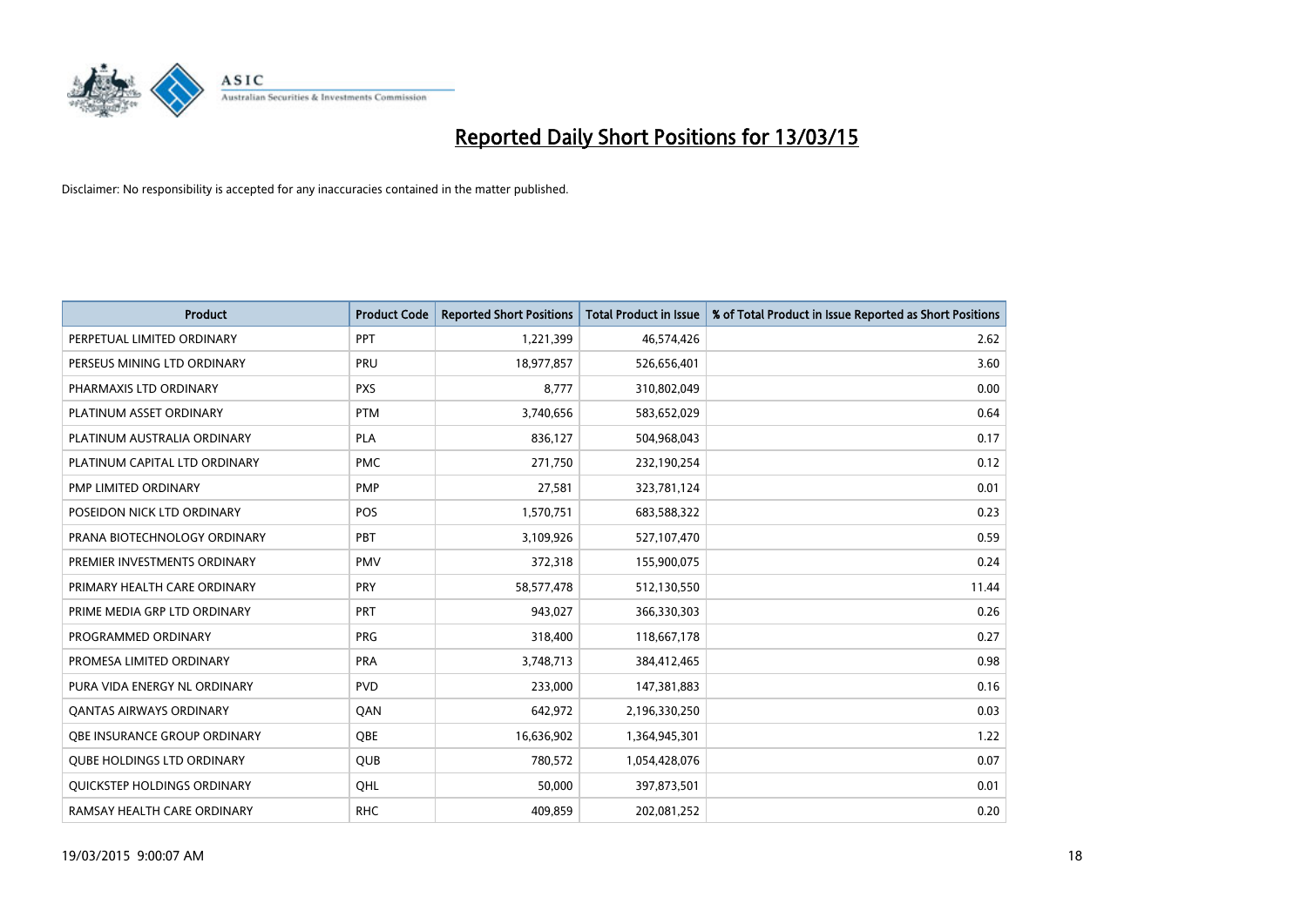

| <b>Product</b>                      | <b>Product Code</b> | <b>Reported Short Positions</b> | <b>Total Product in Issue</b> | % of Total Product in Issue Reported as Short Positions |
|-------------------------------------|---------------------|---------------------------------|-------------------------------|---------------------------------------------------------|
| <b>RCG CORPORATION LTD ORDINARY</b> | <b>RCG</b>          | 385,706                         | 268,408,625                   | 0.14                                                    |
| <b>RCR TOMLINSON ORDINARY</b>       | <b>RCR</b>          | 764,722                         | 138,745,453                   | 0.55                                                    |
| <b>REA GROUP ORDINARY</b>           | <b>REA</b>          | 1,893,010                       | 131,714,699                   | 1.44                                                    |
| RECALL HOLDINGS LTD ORDINARY        | <b>REC</b>          | 344,977                         | 313,674,711                   | 0.11                                                    |
| <b>RECKON LIMITED ORDINARY</b>      | <b>RKN</b>          | 1,417,651                       | 112,084,762                   | 1.26                                                    |
| <b>RED 5 LIMITED ORDINARY</b>       | <b>RED</b>          | 174,739                         | 759,451,008                   | 0.02                                                    |
| RED FORK ENERGY ORDINARY            | <b>RFE</b>          | 112,160                         | 501,051,719                   | 0.02                                                    |
| REDBANK ENERGY LTD ORDINARY         | AEJ                 | 13                              | 786,287                       | 0.00                                                    |
| REGIONAL EXPRESS ORDINARY           | <b>REX</b>          | 29,277                          | 110,154,375                   | 0.03                                                    |
| REGIS HEALTHCARE LTD ORDINARY       | <b>REG</b>          | 227,295                         | 300, 345, 797                 | 0.08                                                    |
| <b>REGIS RESOURCES ORDINARY</b>     | <b>RRL</b>          | 29,491,708                      | 499,781,595                   | 5.90                                                    |
| RESMED INC CDI 10:1                 | <b>RMD</b>          | 4,398,583                       | 1,403,838,170                 | 0.31                                                    |
| <b>RESOLUTE MINING ORDINARY</b>     | <b>RSG</b>          | 6,495,346                       | 641,189,223                   | 1.01                                                    |
| <b>RESOURCE GENERATION ORDINARY</b> | <b>RES</b>          | $\mathbf{1}$                    | 581,380,338                   | 0.00                                                    |
| RETAIL FOOD GROUP ORDINARY          | <b>RFG</b>          | 4,562,989                       | 160,321,903                   | 2.85                                                    |
| REX MINERALS LIMITED ORDINARY       | <b>RXM</b>          | 818,031                         | 220,519,784                   | 0.37                                                    |
| RIDLEY CORPORATION ORDINARY         | <b>RIC</b>          | 1,511                           | 307,817,071                   | 0.00                                                    |
| RIO TINTO LIMITED ORDINARY          | <b>RIO</b>          | 5,059,902                       | 435,758,720                   | 1.16                                                    |
| <b>ROX RESOURCES ORDINARY</b>       | <b>RXL</b>          | 5,523,255                       | 849,673,095                   | 0.65                                                    |
| ROYAL WOLF HOLDINGS ORDINARY        | <b>RWH</b>          | 181,790                         | 100,387,052                   | 0.18                                                    |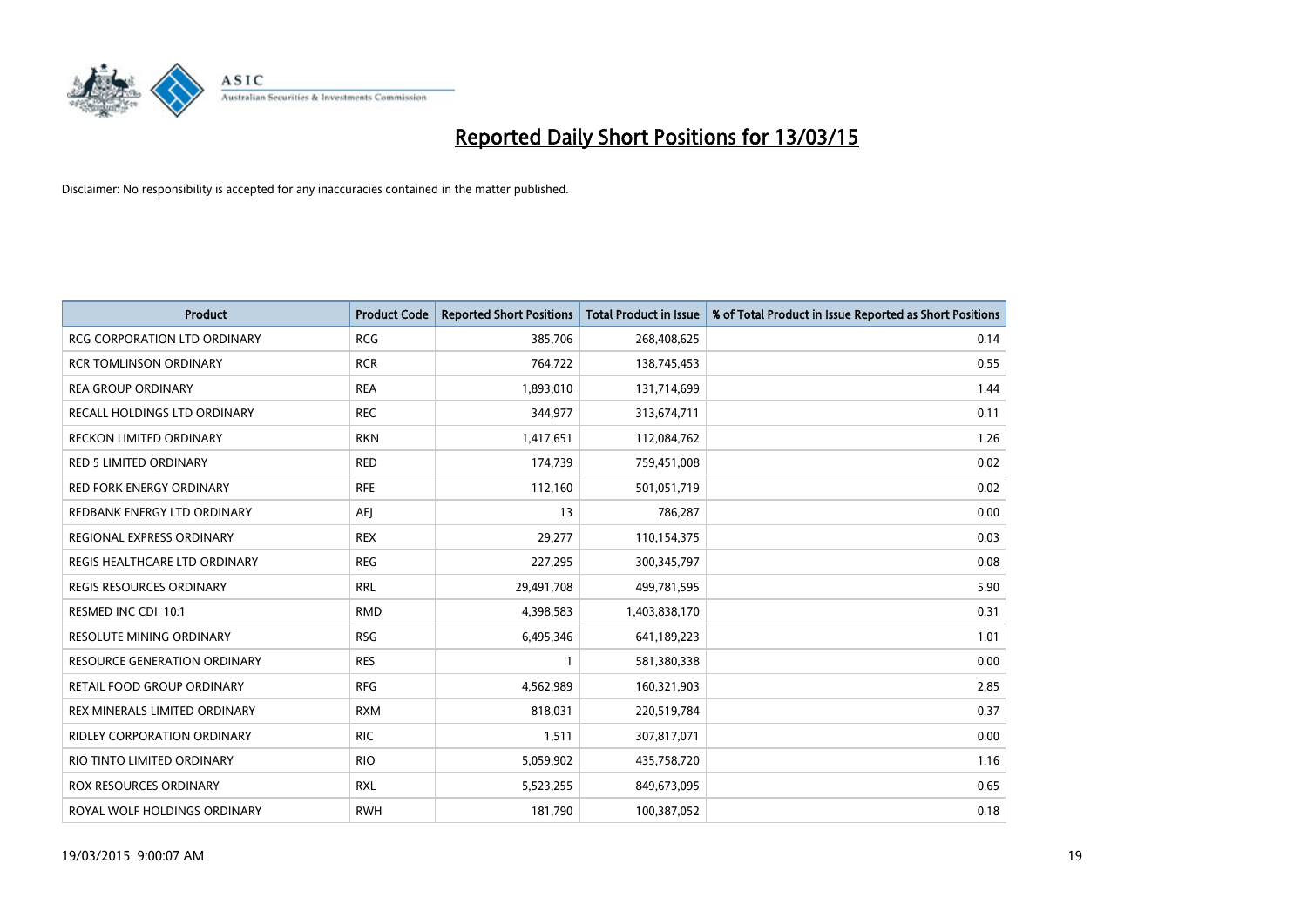

| <b>Product</b>                        | <b>Product Code</b> | <b>Reported Short Positions</b> | <b>Total Product in Issue</b> | % of Total Product in Issue Reported as Short Positions |
|---------------------------------------|---------------------|---------------------------------|-------------------------------|---------------------------------------------------------|
| SAI GLOBAL LIMITED ORDINARY           | SAI                 | 667,709                         | 211,761,727                   | 0.32                                                    |
| SALMAT LIMITED ORDINARY               | <b>SLM</b>          | 10,931                          | 159,812,799                   | 0.01                                                    |
| SAMSON OIL & GAS LTD ORDINARY         | SSN                 | 1,396,820                       | 2,837,782,022                 | 0.05                                                    |
| SANDFIRE RESOURCES ORDINARY           | <b>SFR</b>          | 1,250,042                       | 156,428,011                   | 0.80                                                    |
| <b>SANTOS LTD ORDINARY</b>            | <b>STO</b>          | 41,007,277                      | 982,446,188                   | 4.17                                                    |
| SARACEN MINERAL ORDINARY              | SAR                 | 3,206,414                       | 792,784,738                   | 0.40                                                    |
| SCA PROPERTY GROUP STAPLED SECURITIES | SCP                 | 16,088,967                      | 650,839,582                   | 2.47                                                    |
| <b>SCENTRE GRP STAPLED</b>            | SCG                 | 25,590,782                      | 5,324,296,678                 | 0.48                                                    |
| SEDGMAN LIMITED ORDINARY              | <b>SDM</b>          | 1,079,210                       | 227,059,277                   | 0.48                                                    |
| SEEK LIMITED ORDINARY                 | <b>SEK</b>          | 12,472,005                      | 342,629,192                   | 3.64                                                    |
| SELECT HARVESTS ORDINARY              | <b>SHV</b>          | 1,126,573                       | 70,940,874                    | 1.59                                                    |
| SENEX ENERGY LIMITED ORDINARY         | SXY                 | 102,553,941                     | 1,149,657,377                 | 8.92                                                    |
| SERVCORP LIMITED ORDINARY             | SRV                 | 1,452                           | 98,432,275                    | 0.00                                                    |
| SEVEN GROUP HOLDINGS ORDINARY         | <b>SVW</b>          | 8,221,306                       | 296,260,281                   | 2.78                                                    |
| SEVEN WEST MEDIA LTD ORDINARY         | <b>SWM</b>          | 51,605,098                      | 999,160,872                   | 5.16                                                    |
| SG FLEET GROUP LTD ORDINARY           | SGF                 | 185,548                         | 242,691,826                   | 0.08                                                    |
| SHINE CORPORATE ORDINARY              | SHJ                 | 24,901                          | 172,400,081                   | 0.01                                                    |
| SIGMA PHARMACEUTICAL ORDINARY         | <b>SIP</b>          | 21,920,439                      | 1,093,424,867                 | 2.00                                                    |
| SILEX SYSTEMS ORDINARY                | <b>SLX</b>          | 6,739,144                       | 170,467,339                   | 3.95                                                    |
| SILVER CHEF LIMITED ORDINARY          | <b>SIV</b>          | 10,906                          | 29,640,865                    | 0.04                                                    |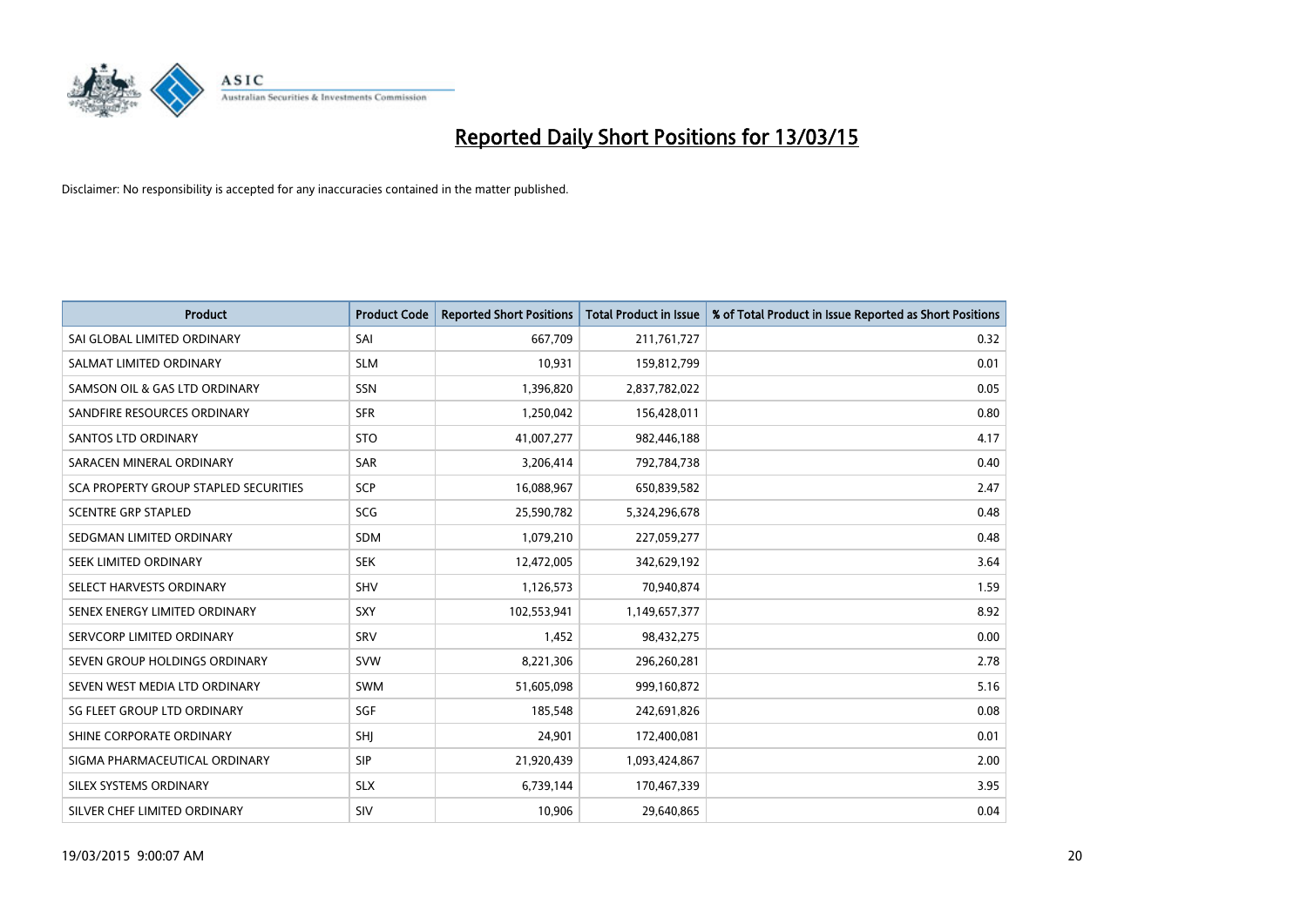

| <b>Product</b>                           | <b>Product Code</b> | <b>Reported Short Positions</b> | <b>Total Product in Issue</b> | % of Total Product in Issue Reported as Short Positions |
|------------------------------------------|---------------------|---------------------------------|-------------------------------|---------------------------------------------------------|
| SILVER LAKE RESOURCE ORDINARY            | <b>SLR</b>          | 21,344,328                      | 503,233,971                   | 4.24                                                    |
| SIMONDS GRP LTD ORDINARY                 | <b>SIO</b>          | 656,557                         | 151,412,268                   | 0.43                                                    |
| SIMS METAL MGMT LTD ORDINARY             | SGM                 | 17,485,245                      | 204,795,889                   | 8.54                                                    |
| SINGAPORE TELECOMM. CHESS DEPOSITARY INT | SGT                 | 5,519,575                       | 130,397,705                   | 4.23                                                    |
| SINO GAS ENERGY ORDINARY                 | <b>SEH</b>          | 11,023,968                      | 1,544,247,358                 | 0.71                                                    |
| SIRIUS RESOURCES NL ORDINARY             | <b>SIR</b>          | 18,216,971                      | 341,638,269                   | 5.33                                                    |
| SIRTEX MEDICAL ORDINARY                  | <b>SRX</b>          | 69,557                          | 56,530,231                    | 0.12                                                    |
| SKILLED GROUP LTD ORDINARY               | <b>SKE</b>          | 5,110,626                       | 235,898,291                   | 2.17                                                    |
| <b>SKY NETWORK ORDINARY</b>              | <b>SKT</b>          | 366,722                         | 389,139,785                   | 0.09                                                    |
| SKYCITY ENT GRP LTD ORDINARY             | <b>SKC</b>          | 10,075,643                      | 587,472,741                   | 1.72                                                    |
| <b>SLATER &amp; GORDON ORDINARY</b>      | SGH                 | 4,913,378                       | 208,695,621                   | 2.35                                                    |
| SMS MANAGEMENT, ORDINARY                 | <b>SMX</b>          | 1,382,123                       | 69,318,017                    | 1.99                                                    |
| SONIC HEALTHCARE ORDINARY                | SHL                 | 4,094,596                       | 401,401,556                   | 1.02                                                    |
| SOUL PATTINSON (W.H) ORDINARY            | SOL                 | 211,014                         | 239,395,320                   | 0.09                                                    |
| SPARK INFRASTRUCTURE STAPLED US PROHIBT. | SKI                 | 41,569,966                      | 1,466,360,128                 | 2.83                                                    |
| SPARK NEW ZEALAND ORDINARY               | <b>SPK</b>          | 7,618,922                       | 1,834,783,488                 | 0.42                                                    |
| SPDR 200 FUND ETF UNITS                  | <b>STW</b>          | 8,752                           | 47,705,598                    | 0.02                                                    |
| SPDR S&P/ASX PROP FU ETF UNITS           | <b>SLF</b>          | 55                              | 48,300,001                    | 0.00                                                    |
| SPECIALTY FASHION ORDINARY               | <b>SFH</b>          | 31,994                          | 192,236,121                   | 0.02                                                    |
| SPOTLESS GRP HLD LTD ORDINARY            | <b>SPO</b>          | 39,395,815                      | 1,098,290,178                 | 3.59                                                    |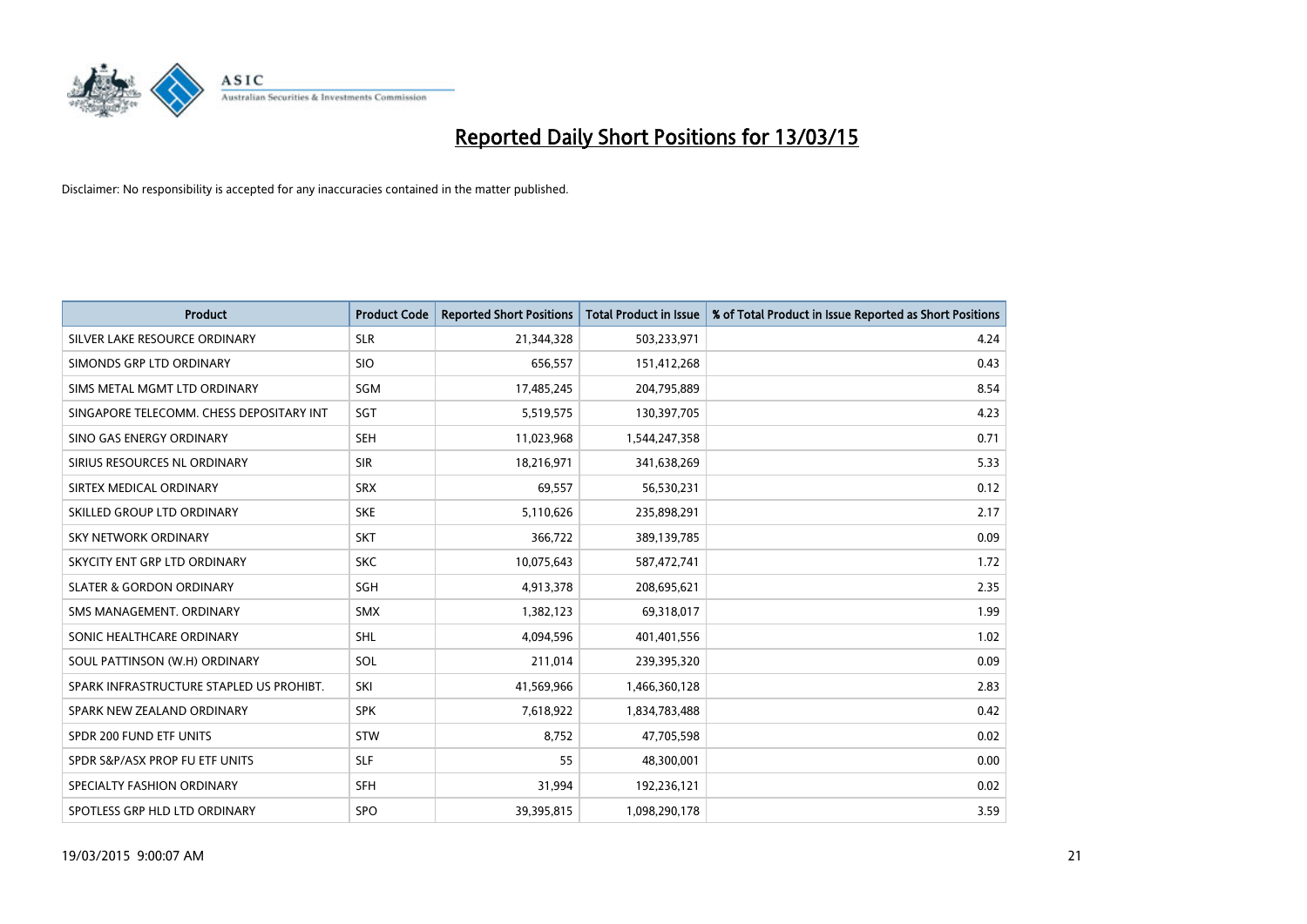

| <b>Product</b>                   | <b>Product Code</b> | <b>Reported Short Positions</b> | <b>Total Product in Issue</b> | % of Total Product in Issue Reported as Short Positions |
|----------------------------------|---------------------|---------------------------------|-------------------------------|---------------------------------------------------------|
| ST BARBARA LIMITED ORDINARY      | <b>SBM</b>          | 7,754,316                       | 495,102,525                   | 1.57                                                    |
| STARPHARMA HOLDINGS ORDINARY     | <b>SPL</b>          | 7,077,164                       | 319,138,501                   | 2.22                                                    |
| STEADFAST GROUP LTD ORDINARY     | <b>SDF</b>          | 11,520,328                      | 741,449,461                   | 1.55                                                    |
| STHN CROSS MEDIA ORDINARY        | <b>SXL</b>          | 23,624,845                      | 732,319,622                   | 3.23                                                    |
| STOCKLAND UNITS/ORD STAPLED      | SGP                 | 4,792,838                       | 2,361,717,862                 | 0.20                                                    |
| STRAITS RES LTD. ORDINARY        | SRQ                 | 20,212                          | 1,217,730,293                 | 0.00                                                    |
| STW COMMUNICATIONS ORDINARY      | SGN                 | 13,683,683                      | 409,699,000                   | 3.34                                                    |
| SUNCORP GROUP LTD ORDINARY       | <b>SUN</b>          | 5,876,661                       | 1,286,600,980                 | 0.46                                                    |
| SUNDANCE ENERGY ORDINARY         | <b>SEA</b>          | 5,377,351                       | 549,351,227                   | 0.98                                                    |
| SUNDANCE RESOURCES ORDINARY      | <b>SDL</b>          | 88, 361, 278                    | 3,110,250,938                 | 2.84                                                    |
| SUNLAND GROUP LTD ORDINARY       | <b>SDG</b>          | 194,510                         | 181,710,087                   | 0.11                                                    |
| SUPER RET REP LTD ORDINARY       | SUL                 | 14,875,231                      | 197,030,571                   | 7.55                                                    |
| SURFSTITCH GROUP LTD ORDINARY    | <b>SRF</b>          | 89,001                          | 214, 101, 735                 | 0.04                                                    |
| SWICK MINING ORDINARY            | <b>SWK</b>          | 55,000                          | 217,643,703                   | 0.03                                                    |
| SYD AIRPORT STAPLED US PROHIBIT. | SYD                 | 27,773,041                      | 2,216,216,041                 | 1.25                                                    |
| SYRAH RESOURCES ORDINARY         | <b>SYR</b>          | 6,101,756                       | 164,210,076                   | 3.72                                                    |
| TABCORP HOLDINGS LTD ORDINARY    | <b>TAH</b>          | 10,965,364                      | 804, 161, 461                 | 1.36                                                    |
| TALISMAN MINING ORDINARY         | <b>TLM</b>          | 1                               | 131,538,627                   | 0.00                                                    |
| TAP OIL LIMITED ORDINARY         | <b>TAP</b>          | 20,664                          | 243,186,639                   | 0.01                                                    |
| TASSAL GROUP LIMITED ORDINARY    | <b>TGR</b>          | 151,861                         | 146,897,115                   | 0.10                                                    |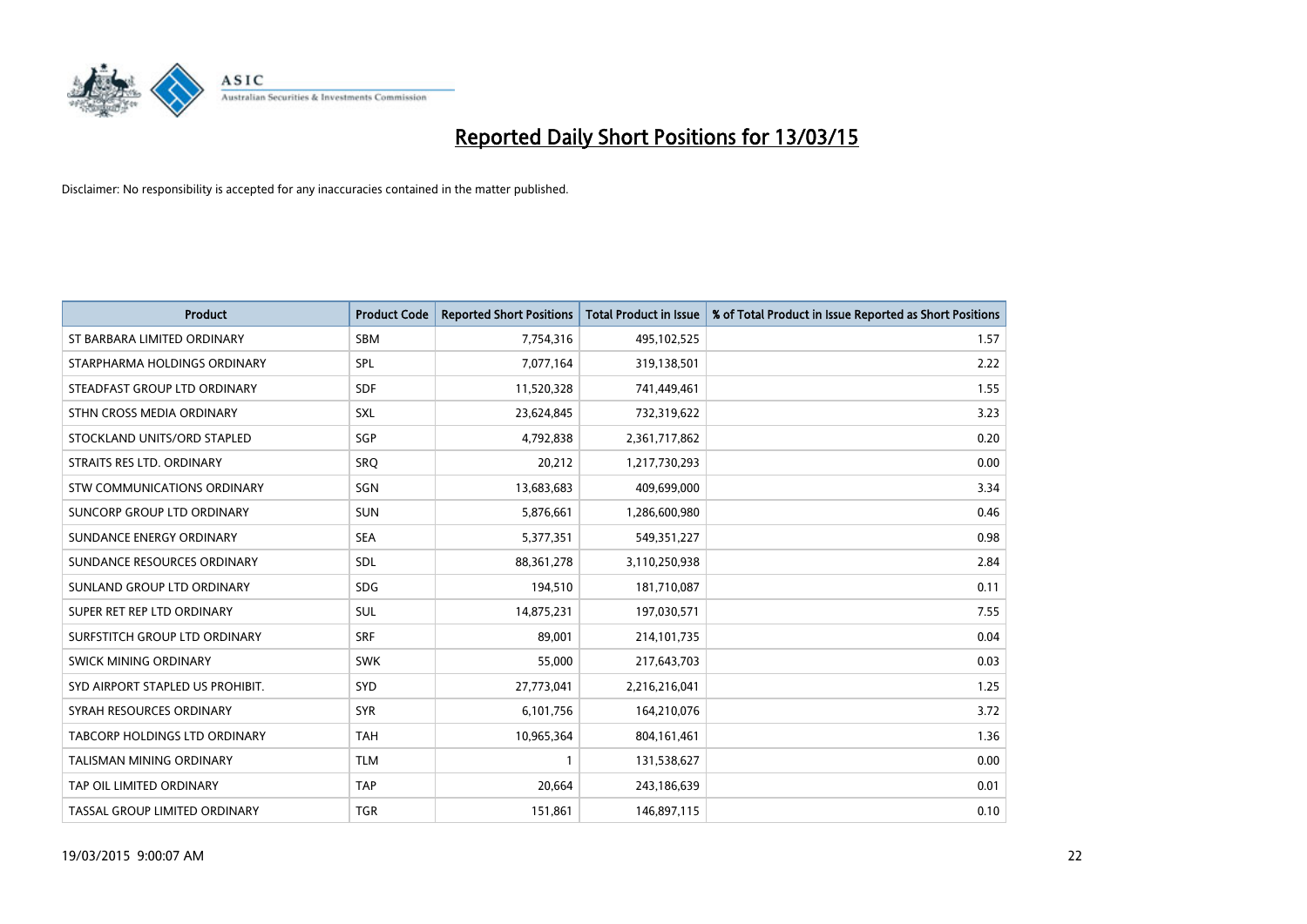

| <b>Product</b>                       | <b>Product Code</b> | <b>Reported Short Positions</b> | <b>Total Product in Issue</b> | % of Total Product in Issue Reported as Short Positions |
|--------------------------------------|---------------------|---------------------------------|-------------------------------|---------------------------------------------------------|
| <b>TATTS GROUP LTD ORDINARY</b>      | <b>TTS</b>          | 15,565,055                      | 1,446,215,698                 | 1.08                                                    |
| TECHNOLOGY ONE ORDINARY              | <b>TNE</b>          | 2,247,418                       | 309,209,455                   | 0.73                                                    |
| <b>TELSTRA CORPORATION, ORDINARY</b> | <b>TLS</b>          | 22,415,684                      | 12,225,655,836                | 0.18                                                    |
| TEN NETWORK HOLDINGS ORDINARY        | <b>TEN</b>          | 140,016,113                     | 2,630,984,596                 | 5.32                                                    |
| TERANGA GOLD CORP CDI 1:1            | <b>TGZ</b>          | 1,374                           | 68,637,175                    | 0.00                                                    |
| TFS CORPORATION LTD ORDINARY         | <b>TFC</b>          | 15,058,656                      | 326,983,445                   | 4.61                                                    |
| THE REJECT SHOP ORDINARY             | <b>TRS</b>          | 1,562,558                       | 28,844,648                    | 5.42                                                    |
| THINK CHILDCARE EDU ORDINARY         | <b>TNK</b>          | 500,000                         | 39,600,000                    | 1.26                                                    |
| THORN GROUP LIMITED ORDINARY         | <b>TGA</b>          | 23,917                          | 151,337,839                   | 0.02                                                    |
| <b>TIGER RESOURCES ORDINARY</b>      | <b>TGS</b>          | 6,723,046                       | 1,143,541,406                 | 0.59                                                    |
| TOLL HOLDINGS LTD ORDINARY           | <b>TOL</b>          | 2,770,021                       | 717,437,878                   | 0.39                                                    |
| TORO ENERGY LIMITED ORDINARY         | <b>TOE</b>          | $\mathbf{1}$                    | 1,903,769,581                 | 0.00                                                    |
| TOWER LIMITED ORDINARY               | <b>TWR</b>          | 793                             | 178,145,130                   | 0.00                                                    |
| TOX FREE SOLUTIONS ORDINARY          | <b>TOX</b>          | 550,649                         | 133,752,359                   | 0.41                                                    |
| TPG TELECOM LIMITED ORDINARY         | <b>TPM</b>          | 15,591,784                      | 793,808,141                   | 1.96                                                    |
| <b>TRADE ME GROUP ORDINARY</b>       | <b>TME</b>          | 4,071,968                       | 396,830,595                   | 1.03                                                    |
| <b>TRANSFIELD SERVICES ORDINARY</b>  | <b>TSE</b>          | 5,475,187                       | 512,457,716                   | 1.07                                                    |
| TRANSPACIFIC INDUST, ORDINARY        | <b>TPI</b>          | 93,637,206                      | 1,579,914,690                 | 5.93                                                    |
| TRANSURBAN GROUP TRIPLE STAPLED SEC. | <b>TCL</b>          | 9,309,900                       | 1,914,461,916                 | 0.49                                                    |
| TREASURY GROUP ORDINARY              | <b>TRG</b>          | 123,925                         | 27,604,144                    | 0.45                                                    |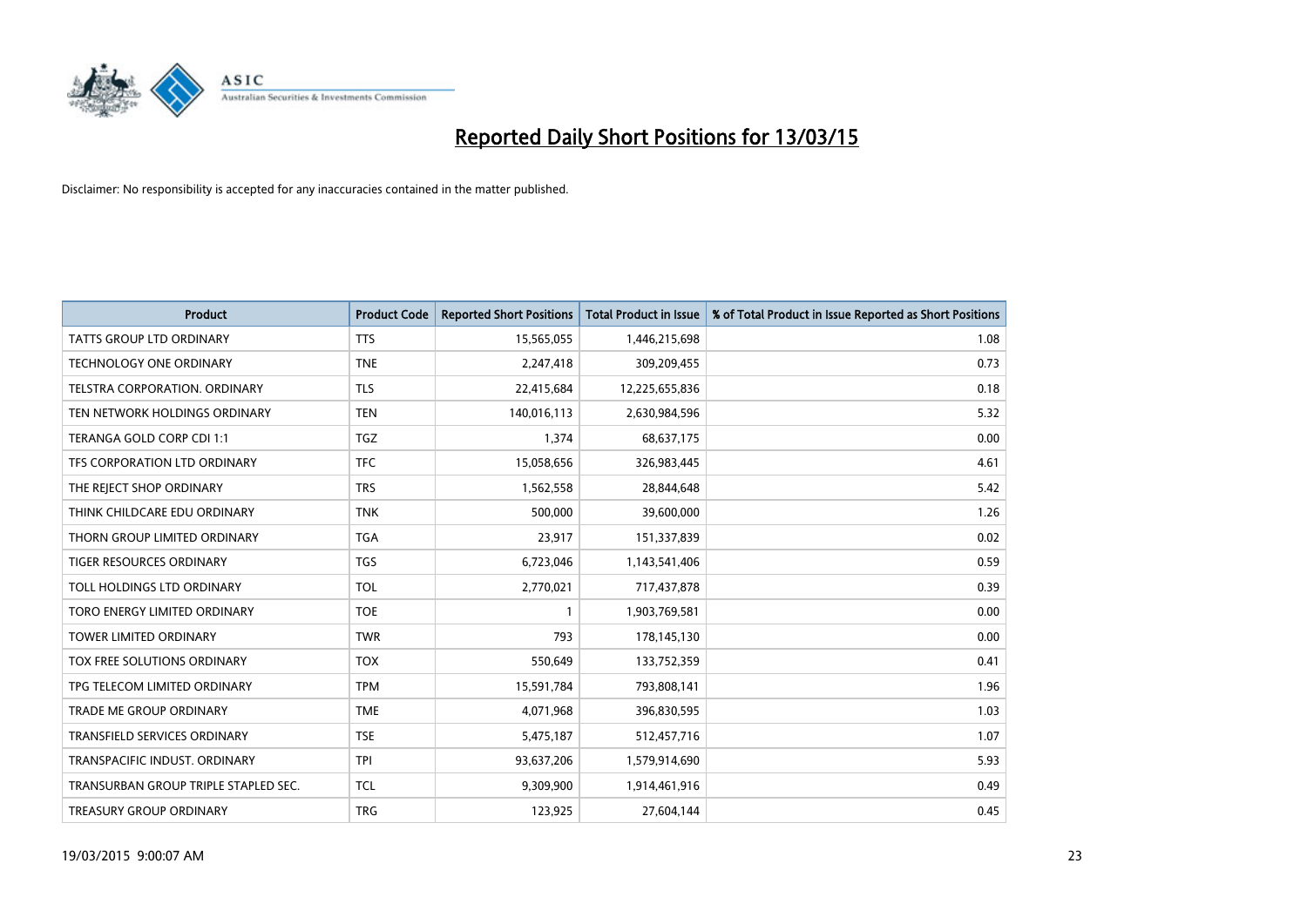

| <b>Product</b>                     | <b>Product Code</b> | <b>Reported Short Positions</b> | <b>Total Product in Issue</b> | % of Total Product in Issue Reported as Short Positions |
|------------------------------------|---------------------|---------------------------------|-------------------------------|---------------------------------------------------------|
| TREASURY WINE ESTATE ORDINARY      | <b>TWE</b>          | 15,740,442                      | 651,261,403                   | 2.42                                                    |
| TROY RESOURCES LTD ORDINARY        | <b>TRY</b>          | 5,034,337                       | 195,265,161                   | 2.58                                                    |
| UGL LIMITED ORDINARY               | UGL                 | 19,106,282                      | 166,511,240                   | 11.47                                                   |
| UNILIFE CORPORATION CDI 6:1        | <b>UNS</b>          | 120,000                         | 267,390,162                   | 0.04                                                    |
| UNITY MINING LTD ORDINARY          | <b>UML</b>          | 320,000                         | 1,140,312,866                 | 0.03                                                    |
| UXC LIMITED ORDINARY               | <b>UXC</b>          | 1,190,341                       | 331,770,881                   | 0.36                                                    |
| <b>VEDA GROUP LTD ORDINARY</b>     | <b>VED</b>          | 10,572,996                      | 842,055,406                   | 1.26                                                    |
| VILLAGE ROADSHOW LTD ORDINARY      | <b>VRL</b>          | 3,031,500                       | 159,522,488                   | 1.90                                                    |
| VIRGIN AUS HLDG LTD ORDINARY       | <b>VAH</b>          | 32,489,124                      | 3,524,912,131                 | 0.92                                                    |
| <b>VIRTUS HEALTH LTD ORDINARY</b>  | <b>VRT</b>          | 4,195,706                       | 79,935,938                    | 5.25                                                    |
| VISION EYE INSTITUTE ORDINARY      | <b>VEI</b>          | 1,590,047                       | 179,085,861                   | 0.89                                                    |
| <b>VOCATION LTD ORDINARY</b>       | <b>VET</b>          | 5,076,657                       | 230,000,000                   | 2.21                                                    |
| <b>VOCUS COMMS LTD ORDINARY</b>    | <b>VOC</b>          | 5,806,197                       | 105,441,949                   | 5.51                                                    |
| WAM CAPITAL LIMITED ORDINARY       | <b>WAM</b>          | 716                             | 345,405,201                   | 0.00                                                    |
| WARRNAMBOOL CHEESE ORDINARY        | <b>WCB</b>          | 19                              | 56,098,797                    | 0.00                                                    |
| WATPAC LIMITED ORDINARY            | <b>WTP</b>          | 4,251,880                       | 189,258,397                   | 2.25                                                    |
| <b>WDS LIMITED ORDINARY</b>        | <b>WDS</b>          | 50,049                          | 144,740,614                   | 0.03                                                    |
| WEBJET LIMITED ORDINARY            | <b>WEB</b>          | 1,178,793                       | 80,397,959                    | 1.47                                                    |
| <b>WESFARMERS LIMITED ORDINARY</b> | <b>WES</b>          | 8,364,603                       | 1,123,752,517                 | 0.74                                                    |
| WESTERN AREAS LTD ORDINARY         | <b>WSA</b>          | 2,688,934                       | 232,580,131                   | 1.16                                                    |